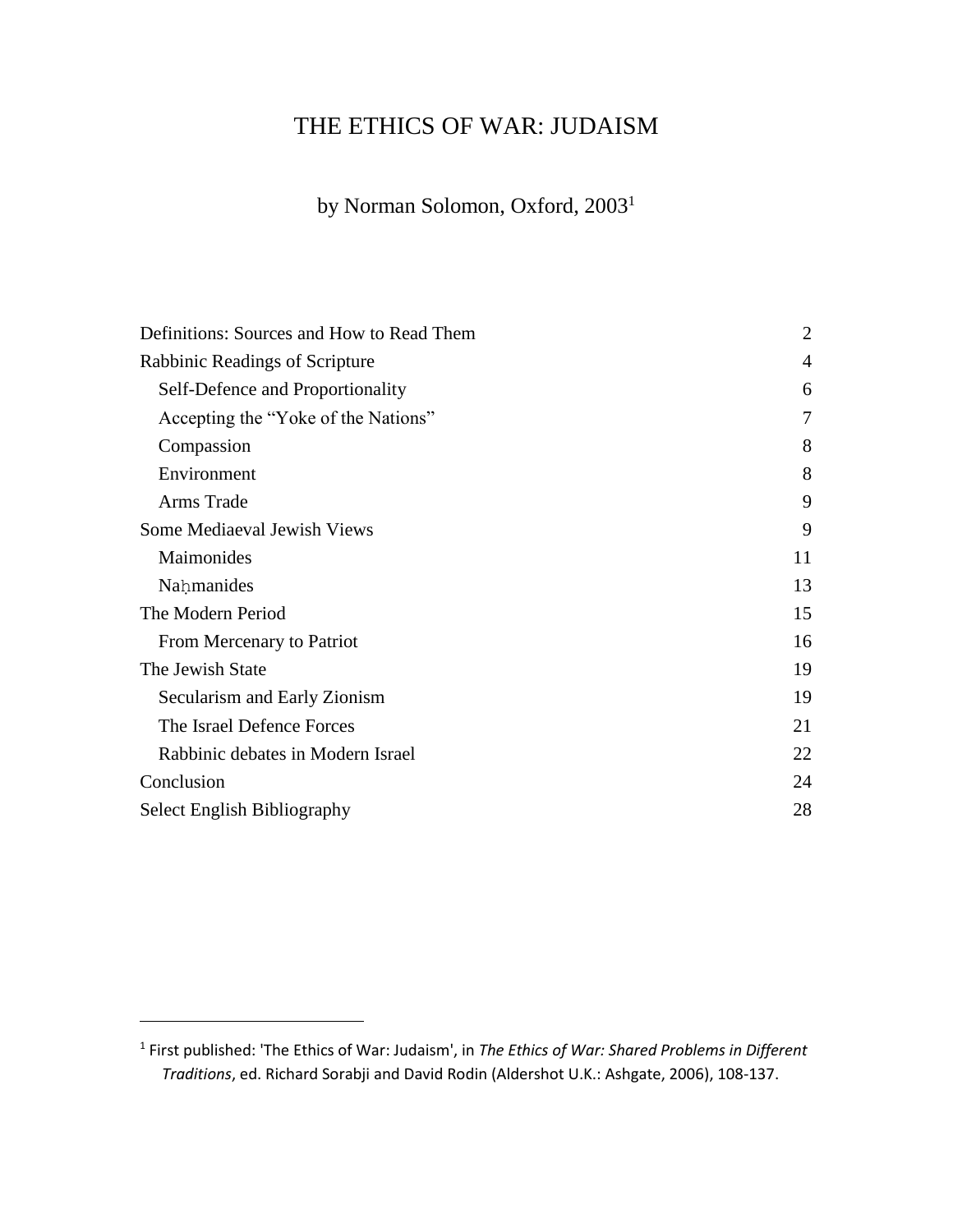## **Definitions: Sources and How to Read Them**

By "ethics" I mean "norms of behaviour", whether they are formulated as laws, or as ethical or moral principles.

"Judaism" is the religion of the Jews, more properly called "Rabbinic Judaism". I shall *not* be offering you "Old Testament Theology," nor an account of what Jews in general have said about war. My area of discourse is the Judaism of the rabbis.

Judaism, like Christianity, has deep roots in the Hebrew scriptures ("Old Testament"), but it interprets those scriptures along lines classically formulated by the rabbis of the Babylonian Talmud, completed shortly before the rise of Islam.

The Talmud is a reference point rather than a definitive statement; Judaism has continued to develop right up to the present. To get some idea of how Judaism handles the ethics of war, we have to review sources from the earliest scriptures to rabbinic discussion in contemporary Israel, a period of three thousand years.

The Hebrew Scriptures comprise a collection of books compiled over more than a millennium. The sections relevant to war describe wars waged by the Israelites against the Canaanites and other nations; they also encompass the vision that "nation shall not lift sword unto nation" (Isaiah 2:4; Micah 4:3).

Jewish reading of biblical texts is guided by the Talmud and other works of the rabbis. For instance, the Bible reports (Genesis 34) that Jacob's sons slaughtered the inhabitants of Shechem on account of the rape of their sister, Dinah. Are we to interpret this as a model of righteous zeal, or as a grave aberration? From the Bible itself we would not know. Later Jewish tradition, however, regarded the massacre as a crime, or at best as an act requiring exceptional justification<sup>2</sup>.

Law must be distinguished from narrative. For instance, Deuteronomic legislation, rightly interpreted, is normative; the behaviour of, e.g., king David, is not, and may indeed be open to criticism in the light of Torah law.

The legislation concerning warfare in Deuteronomy 20 is the starting point for rabbinic thinking about war, as it was to be amongst Christians.

In form it is a "military oration,"<sup>3</sup> concerned with *jus in bello* rather than *jus ad bellum*; it regulates conduct in war, but does not specify conditions under which it is appropriate to engage in war. It distinguishes between (a) the war directly mandated by God against the Canaanites and (b) other wars. This is something like the distinction made in early modern Europe between religious wars (wars of the Church) and wars of the Prince.<sup>4</sup>

War against the Canaanites is based on the *ḥerem*, or holy ban; it is a war of extermination that knows no bounds (verses 15-18). Justification—a sort of *jus ad* 

<sup>2</sup> Goren, 223-6.

<sup>3</sup> Weinfeld, 45.

<sup>4</sup> On this distinction *see* Johnson, *Ideology*, 53.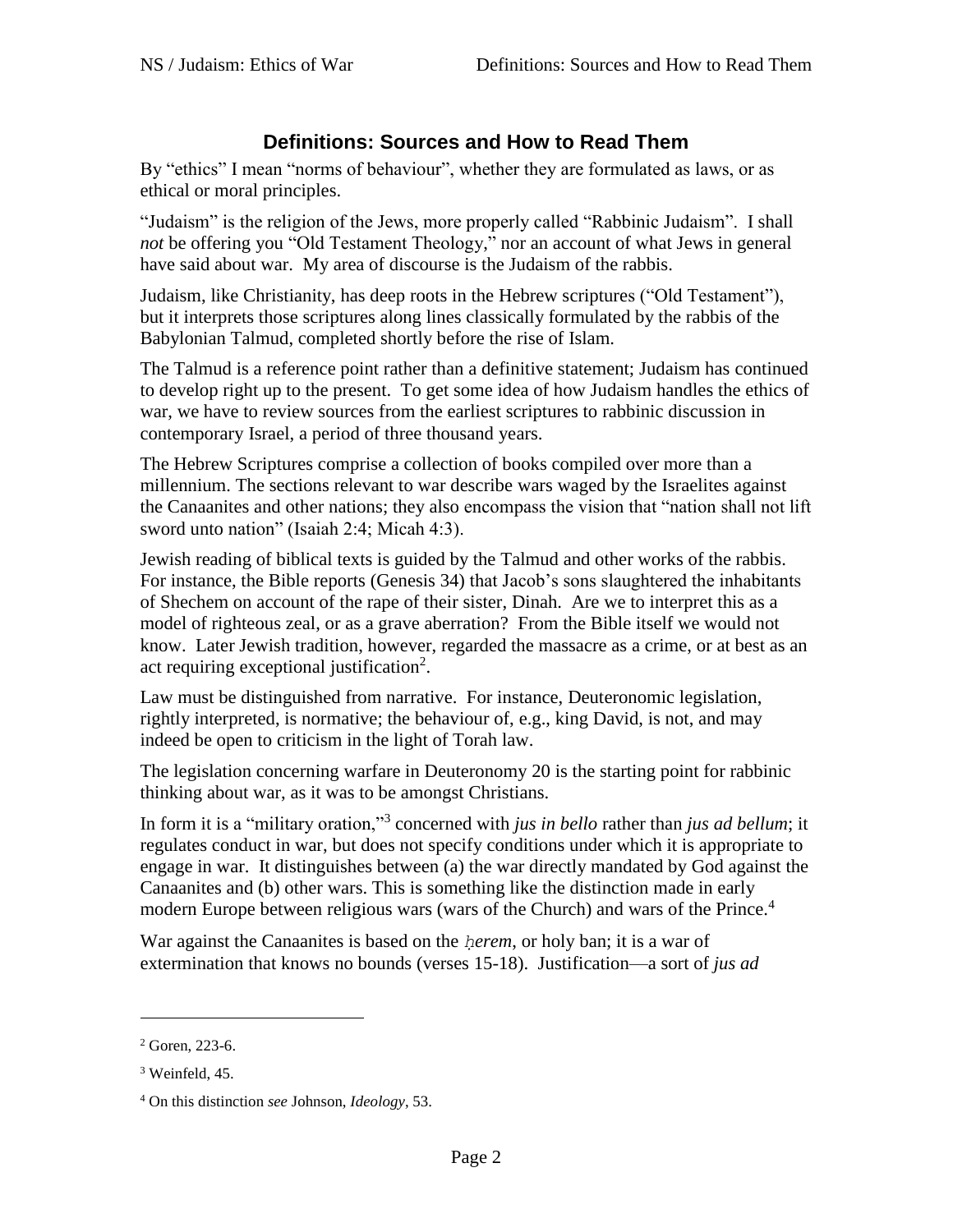$\overline{a}$ 

*bellum*—is offered, on the grounds that these nations might teach Israel "abominations" and lead them to sin (verse  $18$ )<sup>5</sup>. No restraints are indicated.

However, "normal" war is subject to several restraints:

- The war is to be fought only by those who are courageous, possessing faith in God, and who do not have a commitment such as a new house, vineyard or wife (verses 1- 10).
- An offer of peace is to be made to any city which is besieged, conditional on the acceptance of terms of tribute (10, 11).
- Should the city refuse the offer of peace the males are put to the sword, the females and small children are taken captive, and the city plundered.
- Food trees may not be cut down in prosecution of the siege (19, 20).
- 21:10-14 offers some amelioration of the status of the female captive.

Joshua 11:19 states, "No city submitted to the Israelites, save the Hivites who lived in Gibeon"; the rabbis infer from this that offers of peace were made to the Canaanites, too.<sup>6</sup>

As to *jus ad bellum*, many biblical passages indicate the need for a *casus belli*, though the Bible does not articulate principles from which we might judge whether a particular cause was justified. If God issued explicit instructions, that would constitute adequate justification. However, God conspicuously does *not* rely on divine fiat alone when he commands the Israelites to conquer the "promised land", but justifies it with the claims that (a) He has condemned the Canaanites on account of their immorality<sup>7</sup> and (b) if left, they might "contaminate" the Israelites.

The Dominican theologian Franciscus de Victoria (1492-1546) supports his "natural law" arguments against war for religion by a direct appeal to the Hebrew scriptures:

[E]ven in the Old Testament, where much was done by force of arms, the people of Israel never seized the land of unbelievers either because they were unbelievers or idolaters or

<sup>5</sup> Compare Deuteronomy 9:5. Michael Walzer ('Idea of Holy War,' 215) aptly observes that no biblical author "undertakes to construct an argument on behalf of the seven Canaanite nations comparable to Abraham's argument on behalf of the Canaanite cities of Sodom and Gomorrah".

<sup>&</sup>lt;sup>6</sup> Jerusalem Talmud *Shevi'it* 6:1. Noah Feldman (page ??) states that "by not stating that there is an exception for obligatory war [Maimonides] makes the phrase "against any man in the world" … apply the duty to sue for peace to all wars, whether obligatory or voluntary". This is certainly what Maimonides means, but it is no innovation; his source is the passage in the Jerusalem Talmud. Whether, as Feldman asserts, Maimonides subverts the Hebrew *hishlim* ("make peace") into an "Arabic-influenced quasineologism" is doubtful; I have translated the term in the citation from Joshua 11:19 as "submitted to" rather than "made peace with" on the basis of Brown Driver Briggs *Hebrew and English Lexicon* 1023 s.v. SHLM.

<sup>&</sup>lt;sup>7</sup> "For the sin of the Amorites will not be total until then" (Genesis 15:16) is a justification of the Israelite conquest on the grounds that God would not have permitted the Canaanites to be destroyed unless and until their evil justified it.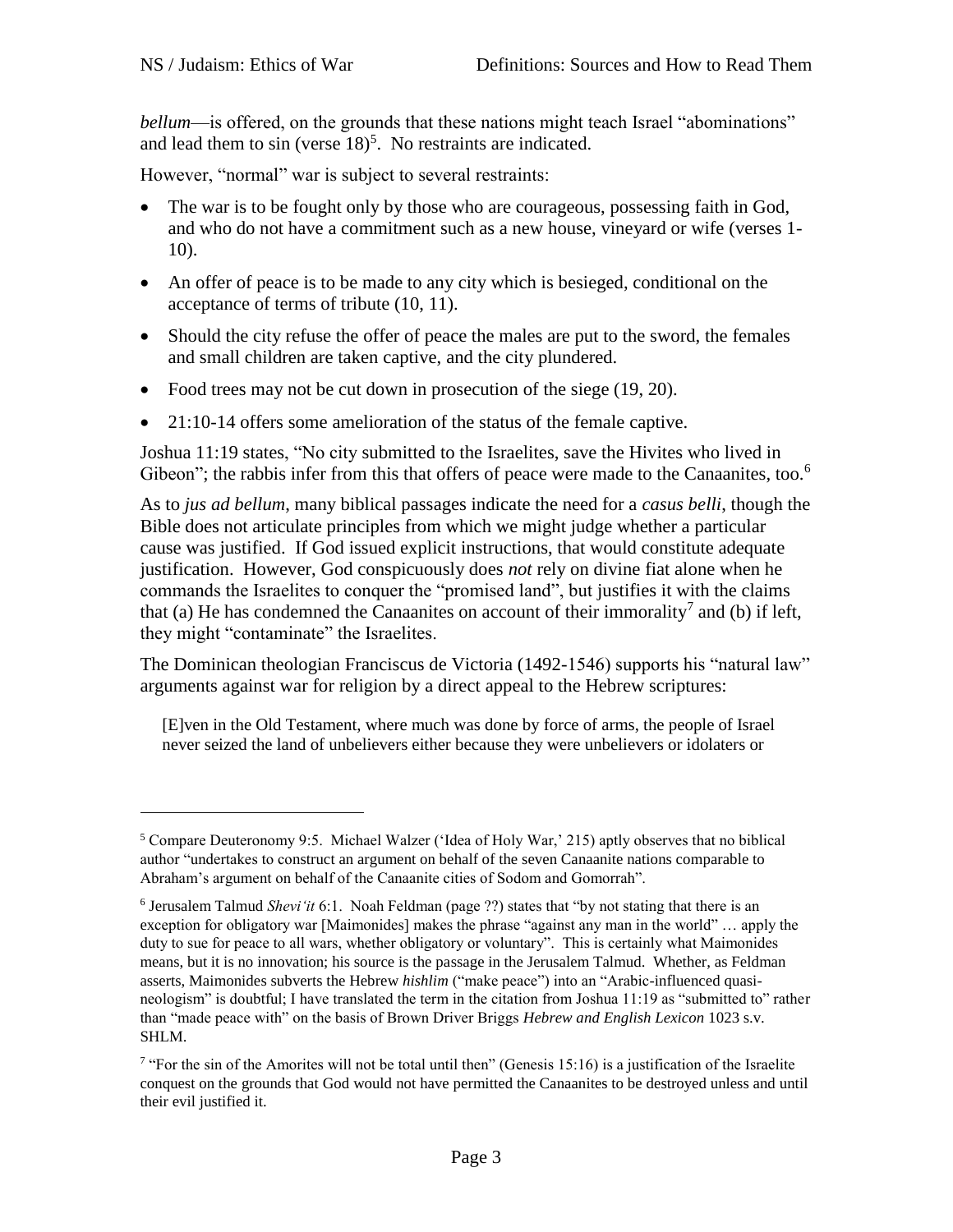because they were guilty of other sins … but because of either a special gift from God or because their enemies had hindered their passage or had attacked them.<sup>8</sup>

Two kings, Saul and Ahab, certainly challenged the ruthlessness of Deuteronomy, and it is unlikely that the war laws of Deuteronomy governed Israelite activities in the biblical period; one scholar has called them the "radicalism of the writing desk," a retrojection by authors attempting to bolster the covenantal consciousness of Israel<sup>9</sup>.

The rabbis dared not criticise Deuteronomy, for they regarded it as the direct word of God; rather, they expressed their unease by means of interpretation. They could not exonerate Saul for being remiss in destroying the Amalekites, since the Bible states that he deserved his punishment; but they retold the story in way that was sympathetic to Saul and expressed their own puzzlement at the command to destroy Amalek:

"And he strove<sup>10</sup> in the valley  $(1 \text{ Samuel } 15:5)$ ." Rabbi Mani says, "Concerning the inheritance<sup>11</sup>. For when the Holy One, blessed be He, said to Saul, "Go, smite Amalek ..." (15:3) he said, Surely, if the Torah says that if someone kills even one person a calf's neck must be broken<sup>12</sup>, how much more so for all these people, and if the adults have sinned, what about the children! A heavenly voice issued forth and said, "Do not be over-righteous" (Ecclesiastes  $7:16$ ).<sup>13</sup>

The "heavenly voice" here is put on the defensive; Saul's moral reasoning is made to appear correct.

## **Rabbinic Readings of Scripture**

By the time the Talmud was compiled Jews had lost political independence; rabbinic discussion of war lacks firm contact with contemporary reality. Their legislation on warfare is essentially an exposition of Deuteronomy 20; it is historical reconstruction or messianic speculation, not the operational law of an actual society.

<sup>8</sup> *De Indis*, sect. II, 16, cited by Johnson, *Ideology*, 156/7.

<sup>9</sup> Weinfeld compares Deuteronomy's military orations with those to be found in Herodotus and Thucydides; they are "literary programmatic creations and do not convey the actual content of speeches delivered in concrete circumstances" (51). He attributes them to the scribes of Josiah's Reform (158 f.).

<sup>10</sup> Some English translations have "lay in wait".

<sup>&</sup>lt;sup>11</sup> The Hebrew *nahal* may be translated "valley" or "inheritance"; Rabbi Mani interprets the verse as hinting that Saul was troubled about the means by which he was to secure possession of the land for Israel.

 $12$  The allusion is to the atonement ceremony to be performed by representatives of the town nearest to where a slain person was found (Deuteronomy 21:1-9, immediately following the section on war).

<sup>13</sup> Babylonian Talmud *Yoma* 22b. *Midrash Rabba* Deuteronomy 5:12 ascribes to Moses the initiative, confirmed and praised by God, to seek peace with Sihon; Midrash Tehillim on Psalm 120:7 ascribes a similar initiative to the Messiah.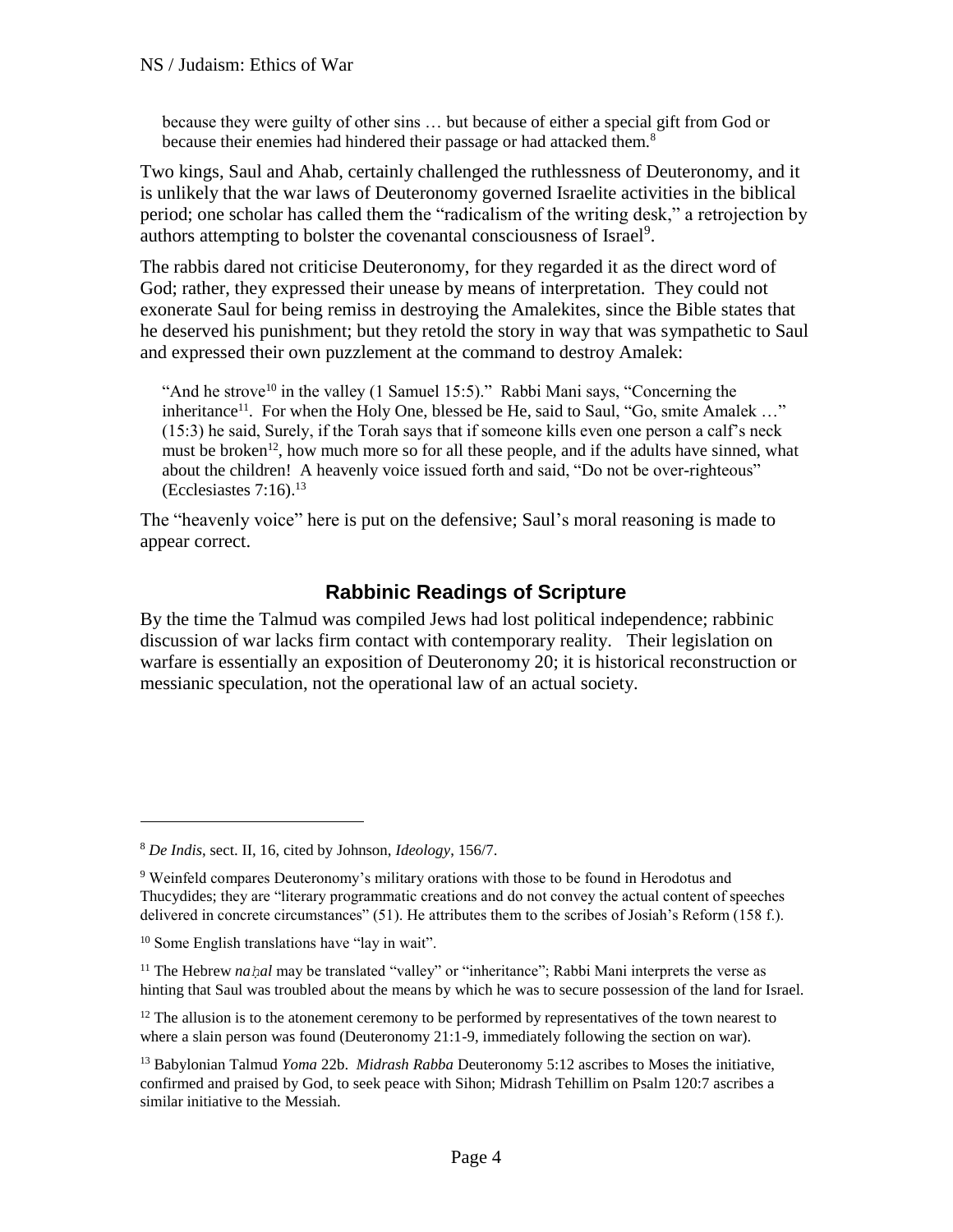Changing attitudes to war emerge. Rabbi Eliezer ben Hyrcanus, early in second century, ruled against his colleagues that a man might adorn himself with weapons on the Sabbath even when not required for defence. To the majority sages the bearing of arms, though necessary for defence, disgraces the wearer; but Eliezer, a staunch Jewish nationalist, regarded the bearing of arms as honourable.<sup>14</sup>

The rabbis tone down the severity of the plain biblical text of Deuteronomy in three ways, so that it cannot become a general warrant for genocide:

- 1. They argue, against the plain sense, that offers of peace were to be made even to the Canaanites.
- 2. They rule, rather impracticably, that in wars other than those of the original conquest, if a town was placed under siege an escape route was always to be provided.<sup>15</sup>
- 3. Joshua ben Ḥananiah, around 100 CE, declared that since "Sennacherib mixed up all the nations," no-one can any longer be identified with the nations of earlier times; hence, the specific laws pertaining to those nations cannot be invoked.<sup>16</sup>

Limitations are set within the text itself, which limits the *ḥerem* ban to the "seven nations"<sup>17</sup>. But this would leave open the question of identification, and it would be only too easy to categorise a potential enemy as belonging to one or other of the despised nations.

They distinguished three kinds of war:

- *milhemet hova* (obligatory war)
- *milhemet reshut* (optional war)
- pre-emptive, or perhaps preventive war

Rava said: All agree that Joshua's war of conquest was *ḥova* (obligatory) and the expansionist wars of David were *reshut* (optional). But they differ with regard to [the status of] a preemptive war intended to prevent idolaters from attacking them.<sup>18</sup>

There is some resonance here with the Roman notion of *bellum justum*, though the rabbinic classification is into obligatory and optional rather than just and unjust<sup>19</sup>. A defensive war is obligatory (just); a pre-emptive war *might* be<sup>20</sup>.

<sup>14</sup> Mishna *Shabbat* 6:4.

<sup>&</sup>lt;sup>15</sup> Rabbi Nathan in *Sifré* on Numbers 31:7. Perhaps he wants to explain how despite the annihilation of the Midianites alleged in Numbers, Midianite raids are reported in Judges 6. Meir Simcha Ha-Kohen of Dvinsk (Daugaupils, Latvia) (1843–1926), in his commentary *Meshekh Ḥokhma* (1927), notes that whereas Nahmanides understands the requirement of an escape route as motivated by compassion, Maimonides regards it as merely tactical.

<sup>&</sup>lt;sup>16</sup> Joshua's example concerned a self-proclaimed "Ammonite proselyte" who if not for Joshua's ruling would have been forbidden to marry a native-born Jewish woman. See Mishna *Yadayim* 4:4.

<sup>&</sup>lt;sup>17</sup> Altogether ten nations are named in various verses, but they are conventionally referred to as seven.

<sup>18</sup> Babylonian Talmud *Sota* 44b.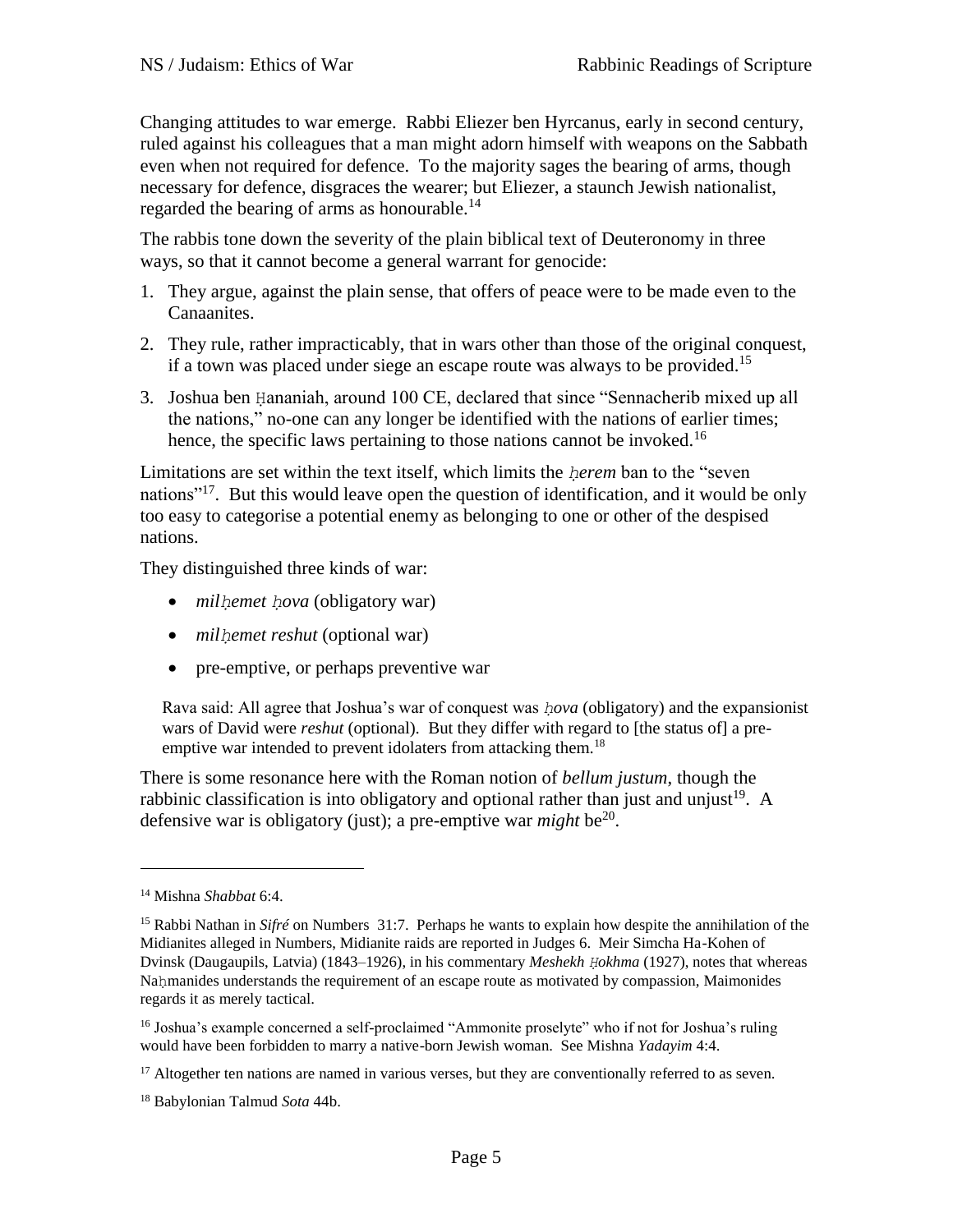On the other hand, the "expansionist wars of David" are seen as more questionable, notwithstanding Psalm 18:48, "He has subdued nations beneath my feet"<sup>21</sup>. Elsewhere the Talmud insists that the king would need to seek authorisation from the Great Court of 71 justices, as well as divine approval through the oracle<sup>22</sup> of the High Priest, before engaging in such a war<sup>23</sup>. As these institutions have not existed for 2,000 years the definition of "competent authority" virtually rules out the possibility of non-defensive war; there is no Jewish equivalent to the process by which some  $17<sup>th</sup>$  century English Puritans declared wars to be "commanded by God" simply because they were deemed by the leadership to be in conformity with God's will<sup>24</sup>.

The Talmudic distinction between *kibbush yaḥid* (individual conquest) and *kibbush rabim* (public conquest) may indicate the need for popular support in addition to the other requirements<sup>25</sup>.

A clear precedent for the exemption of non-combatant "clerics" from military service<sup>26</sup> emerges from a consideration of King Asa's gout<sup>27</sup> (1 Kings 15:23): Rava, a fourth century Babylonian rabbi, speculated that this was a divine punishment because he had conscripted "disciples of the sages" into his army<sup>28</sup>.

#### *Self-Defence and Proportionality*

Defence, including self-defence, is not so much a *right* as a *duty*. The principle of selfdefence is derived from Exodus 22:1, understood by the rabbis as referring to a thief who

<sup>21</sup> That the rabbinic tradition is not entirely anti-imperialist is demonstrated by a midrash such as *Targum Sheni* on Esther (probably  $8<sup>th</sup>$  century) that wildly exaggerates the extent of the dominions of Solomon and Ahab.

 $^{22}$  The Urim and Tumim (Exodus 28:30), the precise nature of which is a matter of debate. The oracular function assumed by the rabbis is hinted at in Ezra 2:62; Nehemiah 7:65.

<sup>23</sup> Mishna *Sanhedrin* 1:5.

 $\overline{a}$ 

<sup>24</sup> Johnson *Ideology*, 104, and 117 f., especially the section on Alexander Leighton 125 f.

<sup>25</sup> Inbar 94 refers only to the later comments of Rashi (*Gittin* 8b and *Avoda Zara* 20b) and Maimonides (*Terumot* 1:2) for the consensus requirement.

<sup>26</sup> For an example of this application see *Crossroads* 199.

<sup>19</sup> The Puritan Henry Ainsworth, leader of the Separatist congregation in Amsterdam, in his *Annotations upon the Five Books of Moses* (London: John Bellarmine, 1627), leaning upon Maimonides, makes the same distinction. Johnson, *Ideology*, footnote p. 131, comments that "this distinction overrides any that might be attempted between offensive and defensive war"; he is incorrect.

 $20$  Inbar 86, and n6 on 98, points to the distinction between pre-emptive and preventive war. He cites *Leḥem Mishneh* who interprets Maimonides' expression "war to enlarge the borders of Israel" (*Mishneh Torah: Melakhim* 5:1) as preventive war, to deter potential aggressors. (Inbar wrongly attributes *Leḥem Mishneh* to Joseph Karo; the author was the Salonika-born rabbi Abraham ben Moses di Boton, 1545?– 1588).

<sup>&</sup>lt;sup>27</sup> Other diagnoses are of course possible.

<sup>28</sup> Babylonian Talmud *Sota* 10a.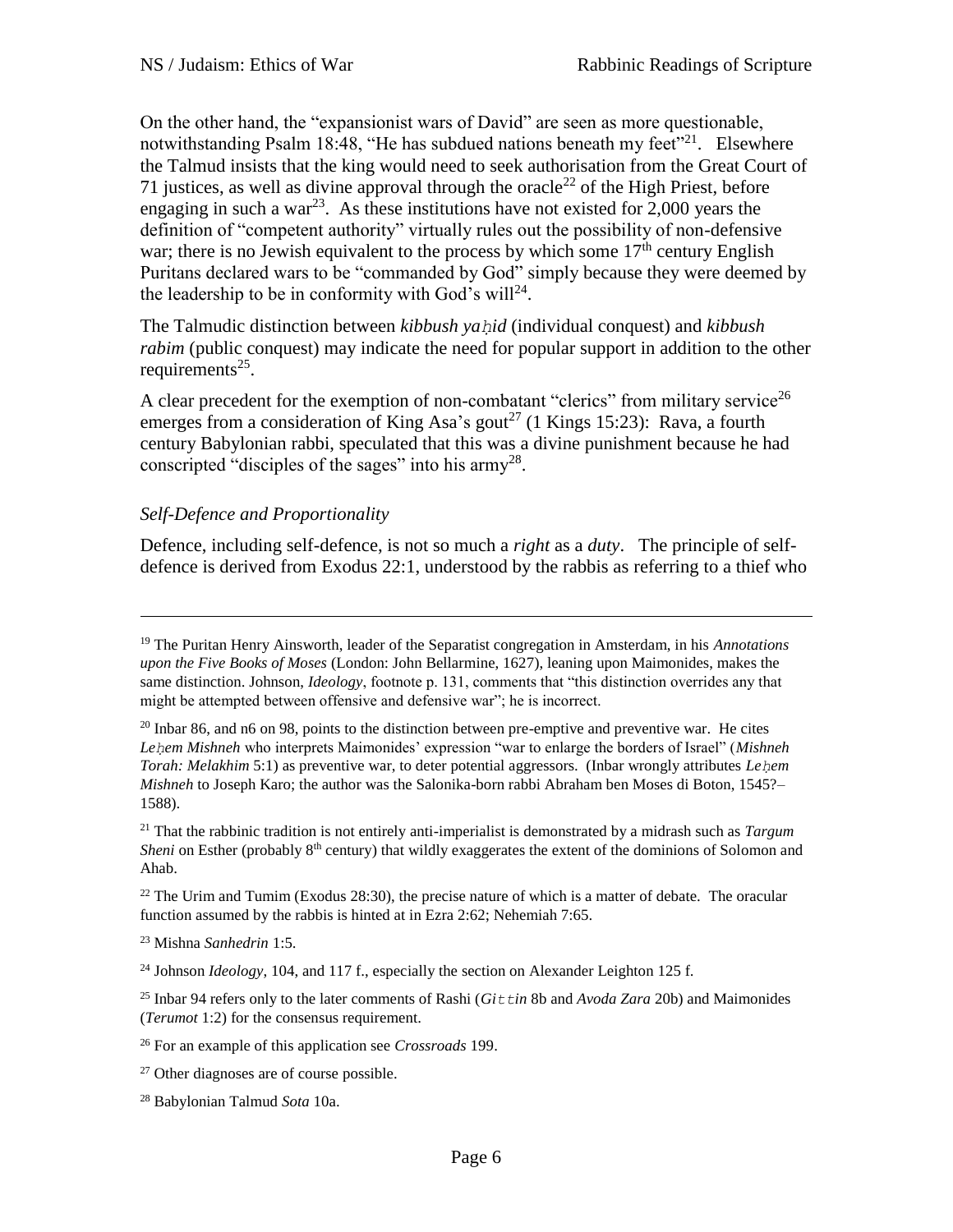breaks in with intent to kill should he be discovered; *ha-ba l'horg'kha hashkem l'horgo*  "If someone comes to kill you, kill him first".

Proportionality follows from Exodus 22:2: "If the sun has risen on him, there shall be blood-guilt for him …"; as the rabbis express it, "Does the sun rise only on him? [Surely not. But the verse teaches:] if it is as clear as day to you that he does not come in peace (i.e. that he is ready to kill), kill him, but otherwise not".<sup>29</sup>

The duty to defend a threatened third party, even at the expense of the life of the aggressor, is derived from the case of the betrothed rape victim (Deuteronomy 22:25-27). Scripture itself compares rape to murder, and implies that if anyone heard the victim cry out he should have defended her, if need be by slaying the rapist. The same would apply to someone intent on murdering another person. But what, asks the Talmud, if the victim could be saved by "one of his limbs," i.e., without killing him? Then the saviour would himself be guilty of murder if he killed the attacker<sup>30</sup>. This last caveat establishes the principle of proportionality.

These texts are set in the criminal code, not among the laws pertaining to war. Later authorities extrapolate from personal to collective self-defence, that is, war designed to defend society as a whole, or its most cherished values. This is analogous to the way in which Christians such as Ambrose and Augustine argued that "Christian love" mandated not only personal defence of individual Christians but military defence of Christian society. $31$ 

## *Accepting the "Yoke of the Nations"*

Since the abortive revolts of the late Roman Empire Jews have reconciled themselves to minority status, and rarely if ever rioted or engaged in open revolt, let alone terrorist acts, against their oppressors. Whether out of conviction or through duress they have taken to heart Jeremiah's words, "Seek the peace of the city to which I have exiled you and pray to the Lord for it, for in its peace will you find peace" (Jeremiah 29:7), embodied in the somewhat Hobbesian rabbinic dictum, "Pray for the welfare of the government, for if not for fear of it one man would swallow the other alive"<sup>32</sup>.

This resigned attitude is expressed in a Midrash which states that Israel swore an oath "not to rebel against the [oppressing] nations, not to force the End, not to reveal the mysteries [of Torah] to the nations, and not to go up [to the land of Israel] from the diaspora in [military] formation."<sup>33</sup>. This Midrash was cited by anti-Zionist rabbis who

<sup>29</sup> Babylonian Talmud *Sanhedrin* 72a.

<sup>30</sup> Babylonian Talmud *Sanhedrin* 74a.

<sup>31</sup> Ambrose, *De Officiis* 1.41.201. Augustine Letter 185 (to Boniface) and *Contra Faustum* 22.74, 78.

 $32$  Mishna *Avot* 3:2. The statement is attributed to Hanina the Deputy High Priest (1<sup>st</sup> century CE).

<sup>33</sup> Midrash Rabbah on *Song of* Songs 2:7.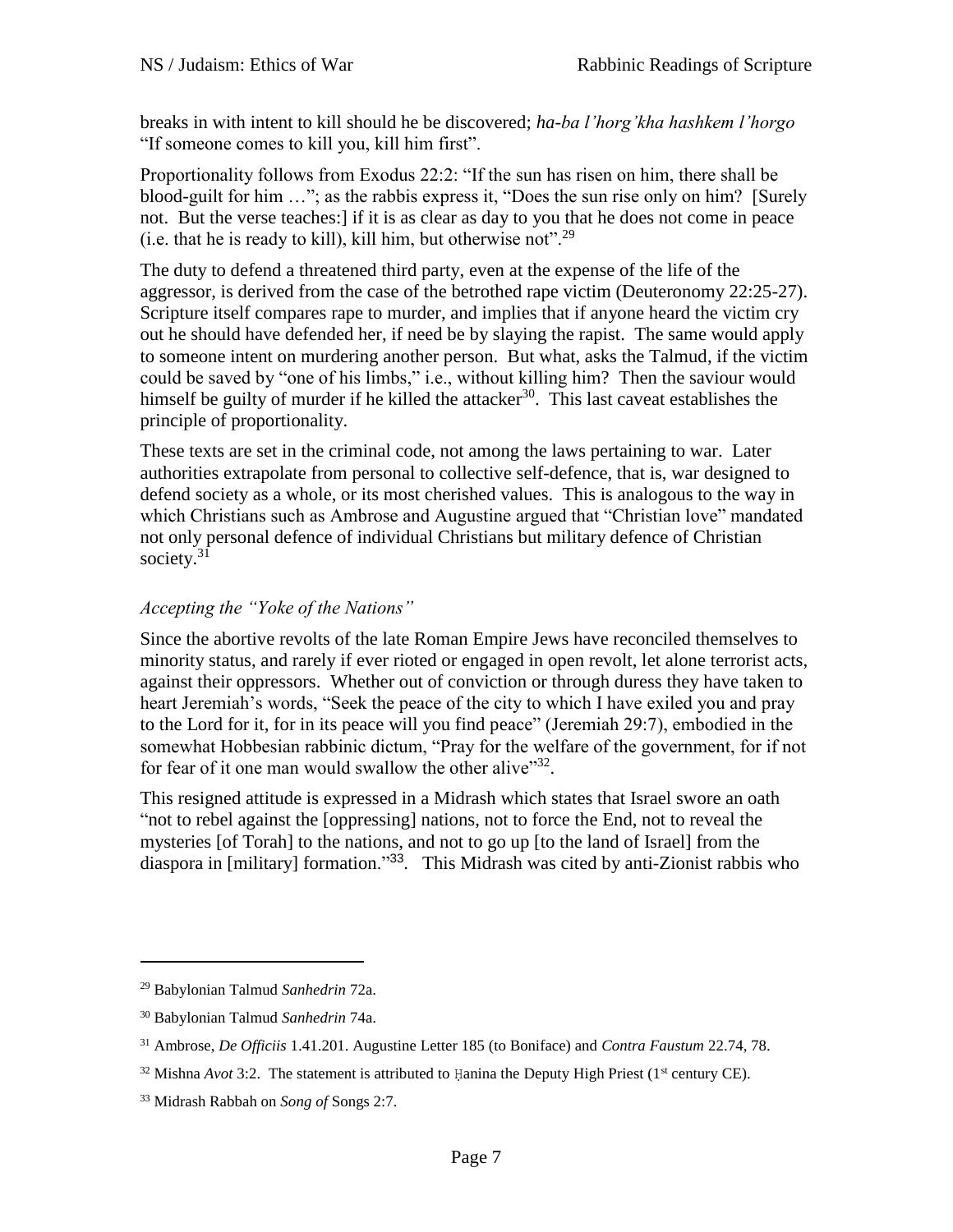opposed the setting up of a secular Jewish state which would have to rely on military force for its defence.<sup>34</sup>

#### *Compassion*

After a crushing defeat Ben-Hadad, king of Syria, sought refuge with the victor Ahab, king of Israel; his advisers had counselled him that Israelite kings were *malkhei ḥesed* "merciful kings"(1 Kings 20:31). Ahab was reprimanded by the prophet for affording refuge to Ben-Hadad on this occasion, and the consequences were disastrous. More recently, however, the reputation of the Israelite kings for showing compassion has been a source of pride, and has been cited as an indication that even in wartime compassion should be shown to one's enemies if circumstances are such that it will not undermine the war aim.

Philo of Alexandria, writing early in the first century with an eye to gentile as well as Jewish readership, refers the provisions for non-Canaanite war in Deuteronomy 20 to those who revolt from an alliance, implying that wars of conquest or aggression are never sanctioned; he stresses the restraint to be shown by Israel in first offering peace. The women are in any event to be spared "as in virtue of their natural weakness they have the privilege of exemption from war service"<sup>35</sup>:

All this shows clearly that the Jewish nation is ready for agreement and friendship with all like-minded nations whose intentions are peaceful, yet is not of the contemptible kind which surrenders through cowardice to wrongful aggression.<sup>36</sup>

In the Middle Ages there were rabbis, for instance the thirteenth century author of *Sefer ha-Ḥinukh*, who argued (rather like Philo, whose work was unknown to him) that the rationale of less-than-total war against the "other nations" was to instil compassion, for "it is fitting for us, the holy seed, to act [with compassion] in all matters, even towards our idolatrous enemies" 37.

### *Environment*

When you are at war, and lay siege to a city ... do not destroy its trees by taking the axe to them, for they provide you with food … (Deuteronomy 20:19)

In its biblical context this is a counsel of prudence rather than a principle of conservation; Israelites are enjoined to use only 'non-productive', that is, non fruit-bearing trees, for their siege works. However, rabbinic tradition has applied it generally as a prohibition of

<sup>34</sup> Ravitsky *Messianism* Appendix 211-234 'The Impact of the Three Oaths in Jewish History' (some versions have three rather than four oaths) argues that "the wall placed by the oaths between the people and its land was far higher than the historians suggest'.

<sup>35</sup> Philo *The Special Laws* 219-223.

<sup>36</sup> ibid. 224.

<sup>37</sup> *Sefer ha-Ḥinukh* No. 527. The work is of unknown authorship, though traditionally ascribed to Aaron ha-Levi of Barcelona (c1235–1300).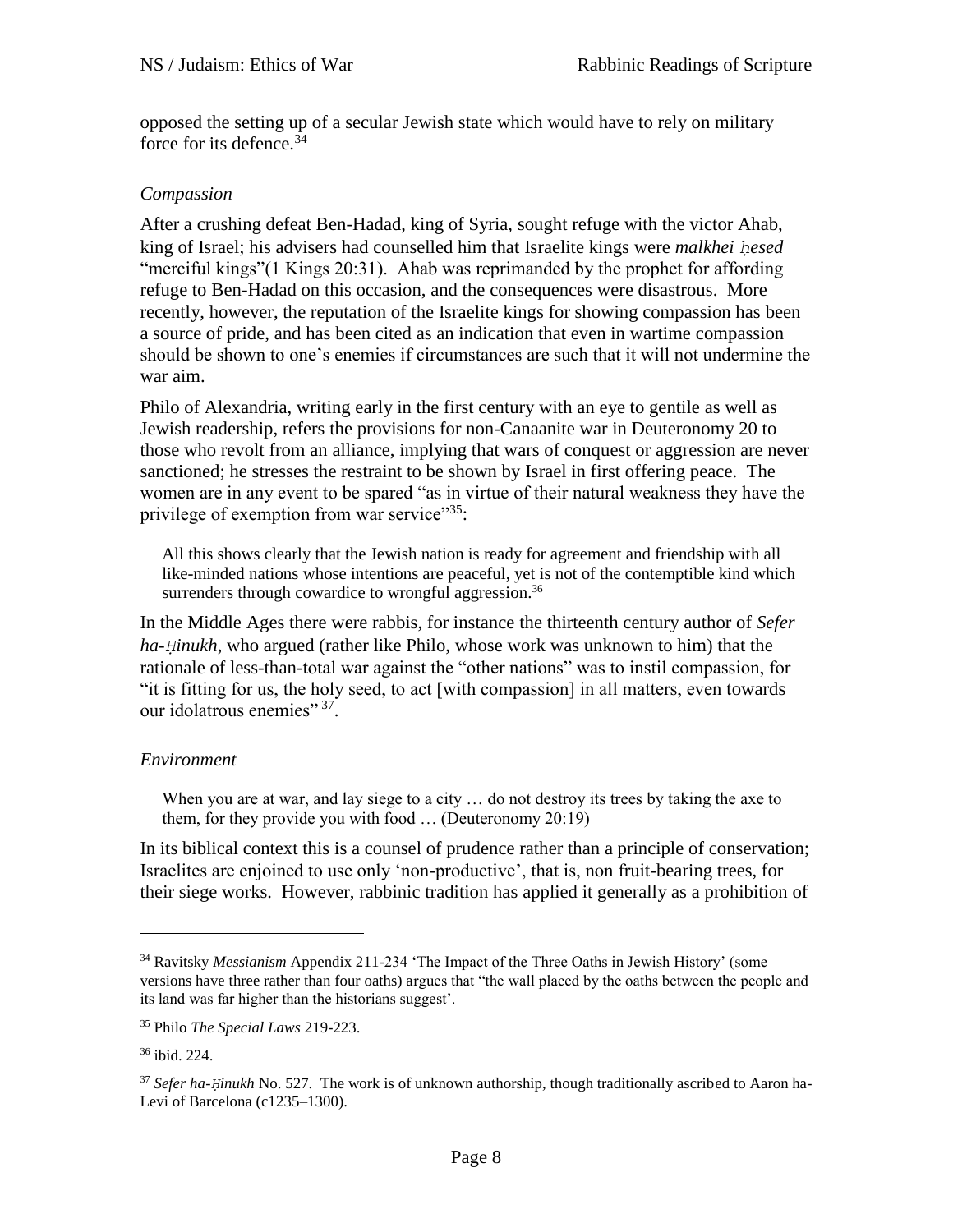waste, and modern Jewish environmentalists have quarried this tradition in support of their pleas for conservation.

It does provide an additional argument against warfare, and raises the question of whether there is some limit to the amount of environmental degradation that might be caused even in pursuit of a just war. Was the defoliation of the forests of Vietnam acceptable even if the war aims were agreed? Irrespective of the human suffering caused, could it ever be acceptable to have recourse to nuclear weapons, seeing that their use would severely damage the environment? The works of Artson and Landes give some indication of the range of Jewish views on these matters; while the duty of conserving nature is universally acknowledged, there is disagreement over how this duty should be balanced against the duty of defence of human life.

#### *Arms Trade*

The Mishna ruled, "One may not sell bears or lions, nor anything that may harm the public, to [gentiles]" <sup>38</sup>. A discussion in the Talmud on whether iron lamps may be sold to gentiles, seeing that the material could be reworked into weapons "that harm the public," is cut short by the interjection "But nowadays that we sell them …" to which Rav Ashi replies: "To the Persians, who protect us"<sup>39</sup>. Evidently, Jews felt it appropriate to sell arms to Persians in the fourth century; the remark of the Tosafists that "It would seem that nowadays we are permitted for the same reason …" shows that the same business was afoot in  $13<sup>th</sup>$  century Rhineland. These are among precedents cited by Chaim David Halevi(b.1925), then Sefardi Chief Rabbi of Tel Aviv/ Jaffa, in his responsum, published shortly after the Yom Kippur War of 1973, on whether the sale of arms by Israel to friendly countries is permissible under the halakha $40$ .

Although for almost 2,000 years Jews were rarely involved as principals in war, they often played a subsidiary role in finance and supply. Isaac Abravanel is said to have loaned 1½ million gold ducats to Ferdinand and Isabella to pursue the war with Granada (1491–92). Jewish immigrants, including refugees from Spain, are said to have introduced significant military technology to their new Ottoman overlords<sup>41</sup>. Jews were very prominent as military contractors in the 17th and 18th centuries; among the most famous army contractors for pay and supplies in 18th century England were Sir Solomon de Medina, the associate of Marlborough, and Abraham Prado. In such cases it is impossible to assess the extent to which Jews were acting under duress, or in the perceived interest of their own communities, rather than on the basis of some freely embraced religious principle.

## **Some Mediaeval Jewish Views**

<sup>38</sup> Mishna *Avoda Zara* 1:7.

<sup>39</sup> Babylonian Talmud *Avoda Zara* 16a.

<sup>40</sup> Halevi Vol. 1 #19. See also *Shulḥan 'Arukh: Yore De'a* 151 and *Ḥoshen Mishpat* 409. Some more recent responsa are reviewed in Bleich, 'Sale of Arms'.

<sup>41</sup> Bernard Lewis, *The Jews of Islam*, Princeton NJ: Princeton University Press, 1984, 134/5.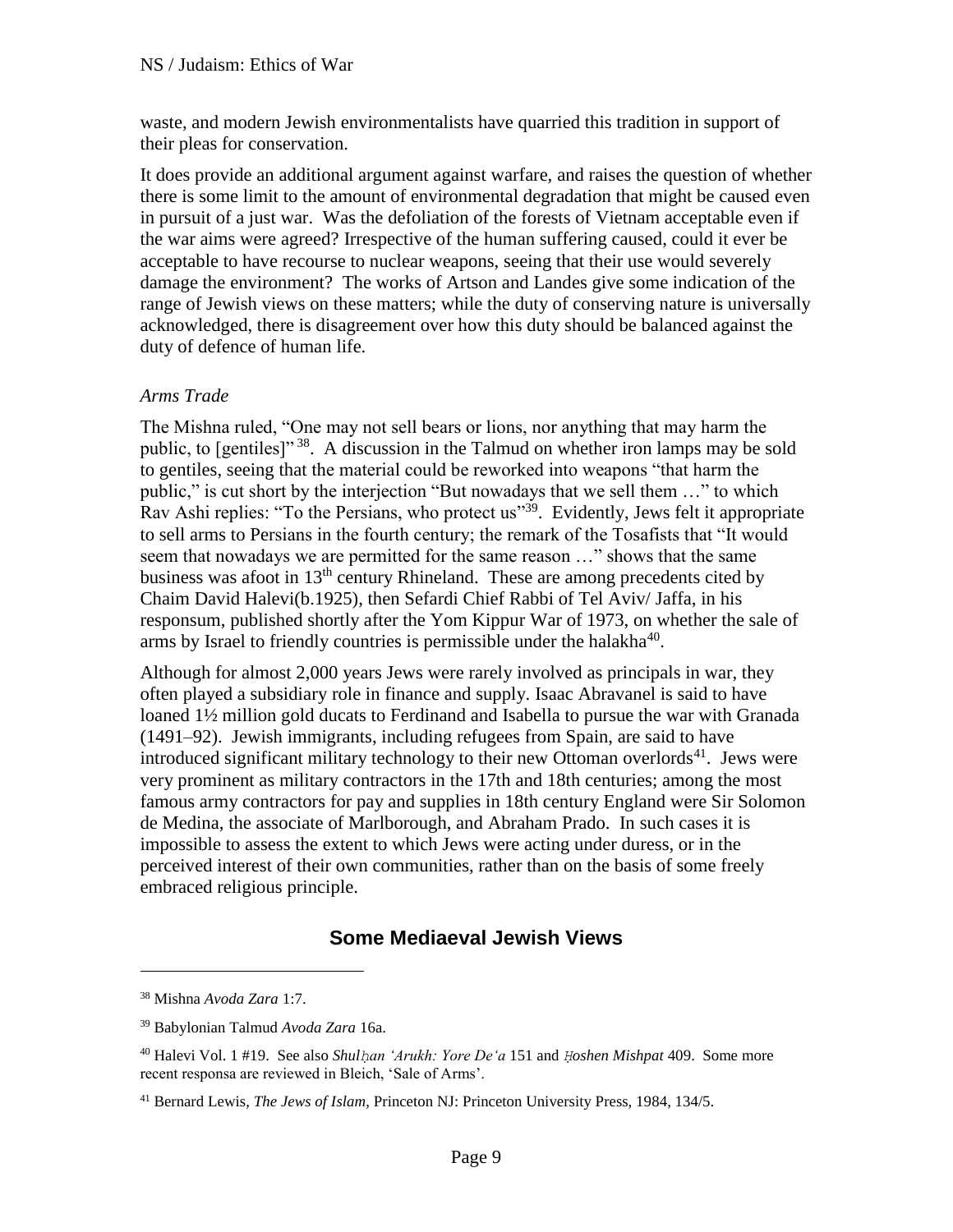The Qur'an records Muhammed's negotiations and battles with some of the Arabian Jewish tribes, and from Arab sources we learn about the activity of Jewish Berber tribes such as the Aurés, led by the female warrior Kahina Dahiya<sup>42</sup>, which for a time  $c700$ successfully resisted the advance of Hasan ibn al Nu'man through the Maghreb and into Spain. Literary records are scant for all of these, as for the short-lived Jewish kingdom of Khazaria<sup>43</sup>, and from none of them can we garner information on distinctively Jewish religious thinking about war.

Otherwise, though there are numerous references to Jewish mercenaries throughout the pre-modern period, and occasional references to organised armed defence<sup>44</sup>, Jews were not collectively involved in warfare other than as bystanders and incidental victims. No mainstream Jew was called upon, in a real-life situation, to determine whether to engage in war or how to prosecute it. Nevertheless, there was reflection on earlier sources and on future "messianic" wars, and a handful of Jewish religious leaders were sufficiently close to political reality to devote serious attention to the ethics of war.

One such was Shmuel (Samuel) ha-Nagid, also known as Ismail ibn Nagrela (993– 1055/6), who was vizier to kings Ḥabbus and Badis of Granada, and a Hebrew poet and scholar of distinction. He is probably unique among mediaeval Jews as military commander of a Muslim army.

Samuel nowhere expressly justifies his involvement on behalf of his dissolute master in the internecine wars of Muslim Spain. Presumably he accepts war as an unfortunate fact of life, and is prepared to discharge his responsibility towards his prince in the interest of protecting his own community. He may even have entertained illusions that he was commencing the messianic wars<sup>45</sup>.

But if his war poems fail to address the moral problems of warfare they certainly address the emotional, spiritual and ritual issues:

War at the outset is like a beautiful maid With whom everyone wishes to flirt At the end it is like a despised hag Bringing tears and sadness to whomever she meets.<sup>46</sup>

There are prayers before a battle, commitment to the will of God, thanksgiving for victory, a declaration that throughout the battle he has faithfully observed the Sabbath

 $^{42}$  The matter is enshrouded in legend, unknown from Jewish sources, and there is doubt as to Kahina's Jewishness. See Hirschberg, in *Tarbiz* (Hebrew), 26 (1956/57), 370–83.

<sup>&</sup>lt;sup>43</sup> The Khazars constituted an independent Turkic nation centered on what is now Southern Ukraine between the seventh and tenth centuries CE. During part of this time the leading Khazars professed Judaism.

<sup>44</sup> Ravitsky 122 gives references for armed resistance to marauding crusaders in the Rhineland.

<sup>&</sup>lt;sup>45</sup> See his letter informing the Exilarch Hezekiah in Jerusalem of his victory over Seville in 1055, in Leon J. Weinberger., *Jewish Prince in Moslem Spain: Selected Poems of Samuel Ibn Nagrela*, Alabama: University of Alabama Press, 1973, 8, with references.

<sup>46</sup> Weinberger *op. cit.,* 118.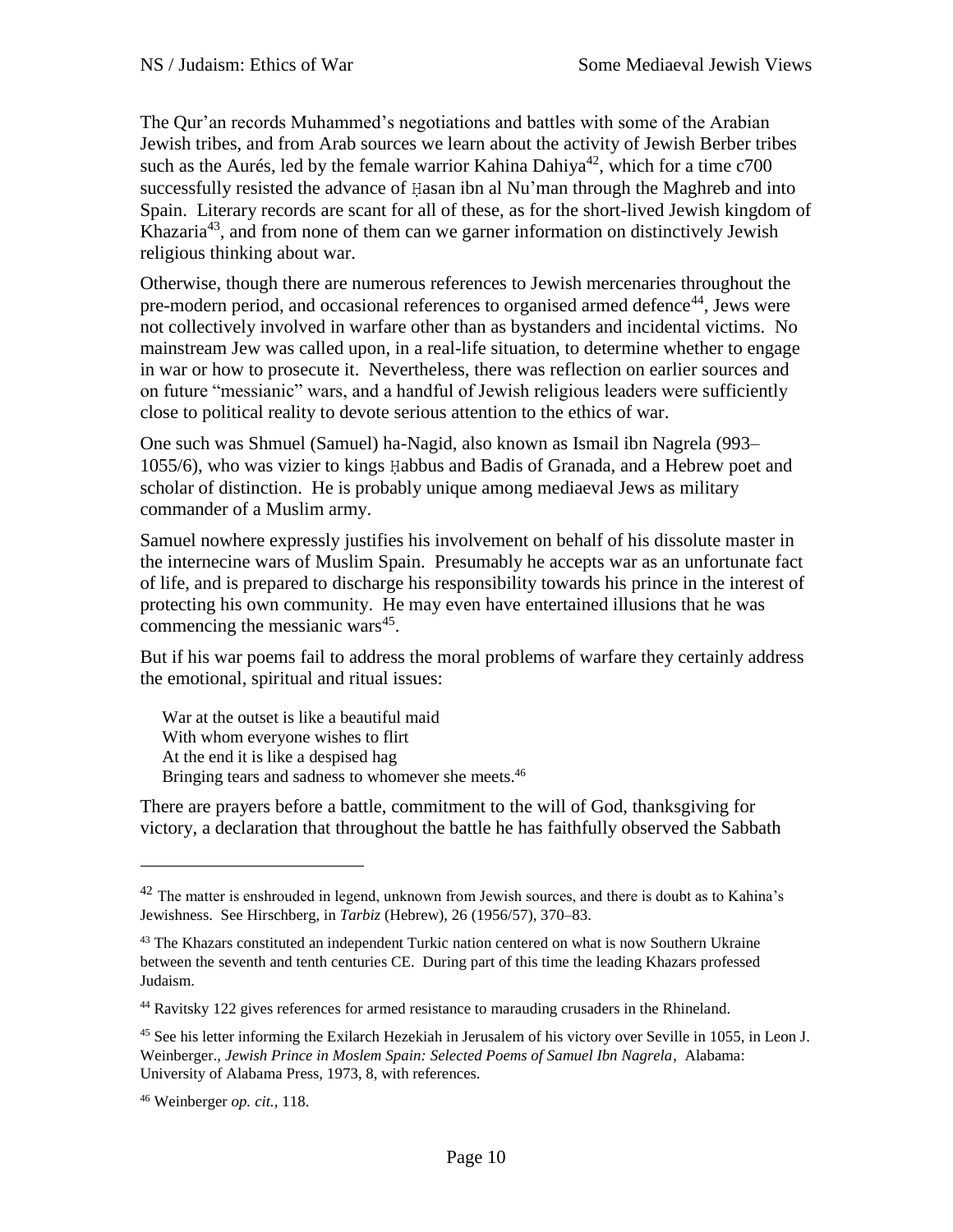and Festivals—his hint that others were "less scrupulous"<sup>47</sup> rather suggests that Jewish mercenaries formed part of the forces under his command.<sup>48</sup>

The Yemenite Jewish philosopher Netanel ibn Fayyumi (d. c. 1165), writing in Arabic, lists *jihad* amongst the "external," or bodily commandments<sup>49</sup>. Perhaps he had picked up the broader Islamic concept of *jihad* as struggle, effort, readiness to commit totally to God's work, or perhaps he was hinting to Jews that they, too, given the appropriate conditions, have a duty to fight for their faith just as Muslims do; the hint was not taken up by later authorities.

#### *Maimonides*

Moses Maimonides (1135/8-1204), or Rambam, as he is generally known, compiled in the 1160's a comprehensive Code of Law incorporating a section titled "The Laws of Kings and their Wars". He did not aim in this work to formulate an original theory of war, but to articulate the rabbinic tradition. Occasionally, he exceeds his brief; expounding the biblical verse (Deuteronomy 20:8) that lays down that one who is afraid, lacking in courage, should return from the muster (7:15), he writes:

"What man is there that is fearful and faint-hearted?" *This is to be taken at its face value, [of one who] lacks the courage to withstand the rigours of war. Once he engages in the rigours of war he should rely on "the Hope of Israel" (God), his saviour in times of distress, and know that he is engaging in war for the Unity of the Name. He should take his life in his hands, neither fear nor tremble, not think of his wife or children, but erase their memory and all considerations other than war from his mind … he bears responsibility for the blood of all Israel, and if he does not win, or fails to exert himself to the utmost, it is as if he spilled the blood of everyone … he who fights courageously and fearlessly with the sole intention of sanctifying the Divine Name will certainly suffer no harm, but will … earn the [rewards of the] World to Come.<sup>50</sup>*

This may echo some Islamic interpretations of *jihad*, but has little connection with Maimonides' rabbinic sources<sup>51</sup>.

<sup>47</sup> Weinberger op. cit., 40.

<sup>&</sup>lt;sup>48</sup> The debate as to whether to engage even in defensive warfare on the Sabbath goes back at least to Hasmonean times; the rabbinic view was unambiguously that saving life has priority over Sabbath observance. Amongst the questions addressed by Ḥisdai Ibn Shaprut to the Jewish Khazar king c960 was whether war abrogates the Sabbath; Hisdai was not in doubt about the law, but interested to know Khazar practice.

<sup>49</sup> Levine, D., (ed.) *The Bustan al-Ukul by Natanaël Ibn al-Fayyumi*. With an English translation, *The Garden of Wisdom*. New York 1908; repr. 1966., English 40 Arabic 24.

<sup>50</sup> Maimonides *Mishneh Torah: Melakhim* 7:15. RaDBaZ, who traces Maimonides' rulings to their sources, comments laconically, "Some of this is in midrashim, and some the Master compiled on the basis of biblical verses".

<sup>51</sup> Noah Feldman observes of Maimonides and Averroes that "the process of rationalization did not necessarily mitigate the harshness of the calls to mandatory war found in both traditions"; this is more convincing than his suggestion that "Maimonides' legal view could be described as more lenient than the traditional reading".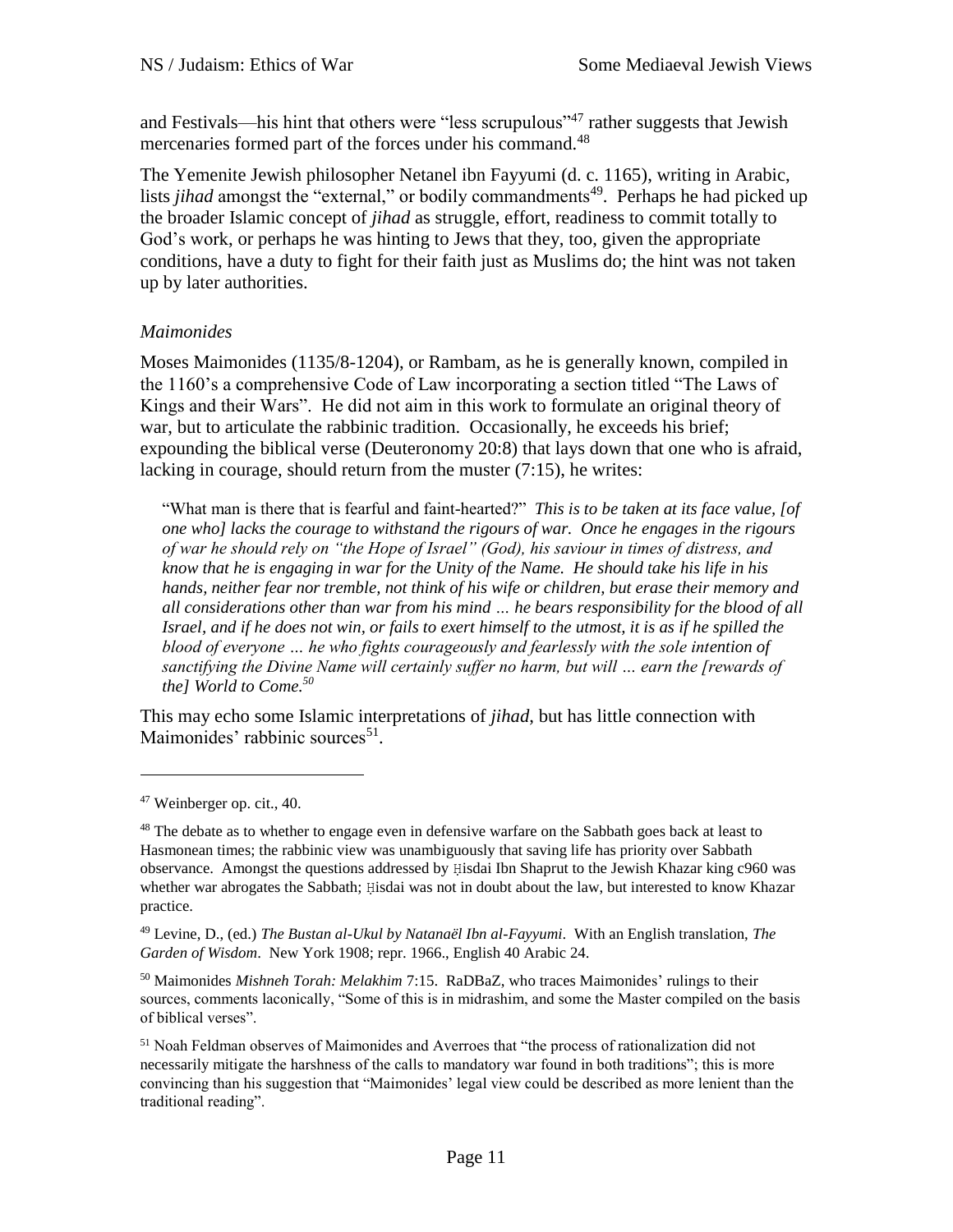Another significant deviation from the rabbinic sources concerns the exemption from warfare of those who devote their life to God. The context is the biblical command that the tribe of Levi, who are designated as teachers, should not be apportioned land or receive the spoils of war<sup>52</sup>. Maimonides, perhaps mindful of the story of king Asa's gout cited above, introduces with the phrase "it appears to me" three paragraphs that lack support in earlier sources of halakha:

Why did the tribe of Levi have no right to a share in the Land and spoils of war with their brethren? Because they were singled out to serve God, to teach His upright ways and true judgements to the public … so they were set apart from the ways of the world, and did not wage war like the rest of Israel nor inherit [the Land] nor acquire rights through physical exertion. But they are the Lord's army … and He, blessed be He, grants their rights.

And not only the tribe of Levi, but any human being whose spirit and intellect move him to stand before God and to serve and know Him, and who walks uprightly as God has made him, and casts aside the designs of men, is a most holy person; God is his portion for ever and will grant his needs in this world as he granted the Priests and Levites  $\ldots$ <sup>53</sup>

This has been cited by modern Israeli rabbis in justification of the exemption from military service of yeshiva students and others who devote their life to the study of Torah. Since Maimonides pointedly uses the expression *kol ba'é 'olam* (any *human being*) rather than "any Israelite" he implies that the immunity of clerics and the like on the opposing side is to be respected (provided, of course, that they are non-combatants).

Like his European contemporary Gratian (mid- $12<sup>th</sup>$  century) and later Thomas Aquinas  $(1225-74)$ , who grant non-combatant immunity only to clerics and bishops<sup>54</sup>, Maimonides grants immunity only to those devoted to the service of God, not to non-combatants in general. The reason for exemption is not that such people do not bear arms, but because they are holy, removed from mortal concerns. So it does not follow that immunity would be granted to other non-combatants such as merchants and peasants listed in the treatise *De Treuga et Pace<sup>55</sup>* proclaimed by Pope Urban II at the Council of Clermont (1095) and incorporated in the canon law under Gregory IX (1227-41).

In a section of his later, philosophical work, *A Guide for the Perplexed*, he again summarises the commandments under 14 heads, but omits the commandments relating to kings and war. Elsewhere in the work, in the context of idolatry, he briefly justifies the genocide of the Canaanites:

Do you not see in the texts of the *Torah*, when it commanded the extermination of the *seven nations* and said *thou shalt save alive nothing that breatheth*, that it immediately follows this

<sup>52</sup> Numbers 18:20, 23; Deuteronomy 18:1, 2.

<sup>53</sup> Maimonides *Mishneh Torah: Shemita v'Yovel* 13:12,13.

<sup>54</sup> Thomas Aquinas *Summa Theologica* 2:2 40:2; *Corpus Juris Canonici: Decretum* Quaest. VIII, Cans. IV, XIX.

<sup>&</sup>lt;sup>55</sup> This treatise, like the "Peace of God" declared at the Council of Chanoux in 988, is concerned with the sacredness of the lives of Christians, that is with internecine Christian warfare; there is no evidence that immunity was applicable to clergy and non-combatants of idolaters or heretics.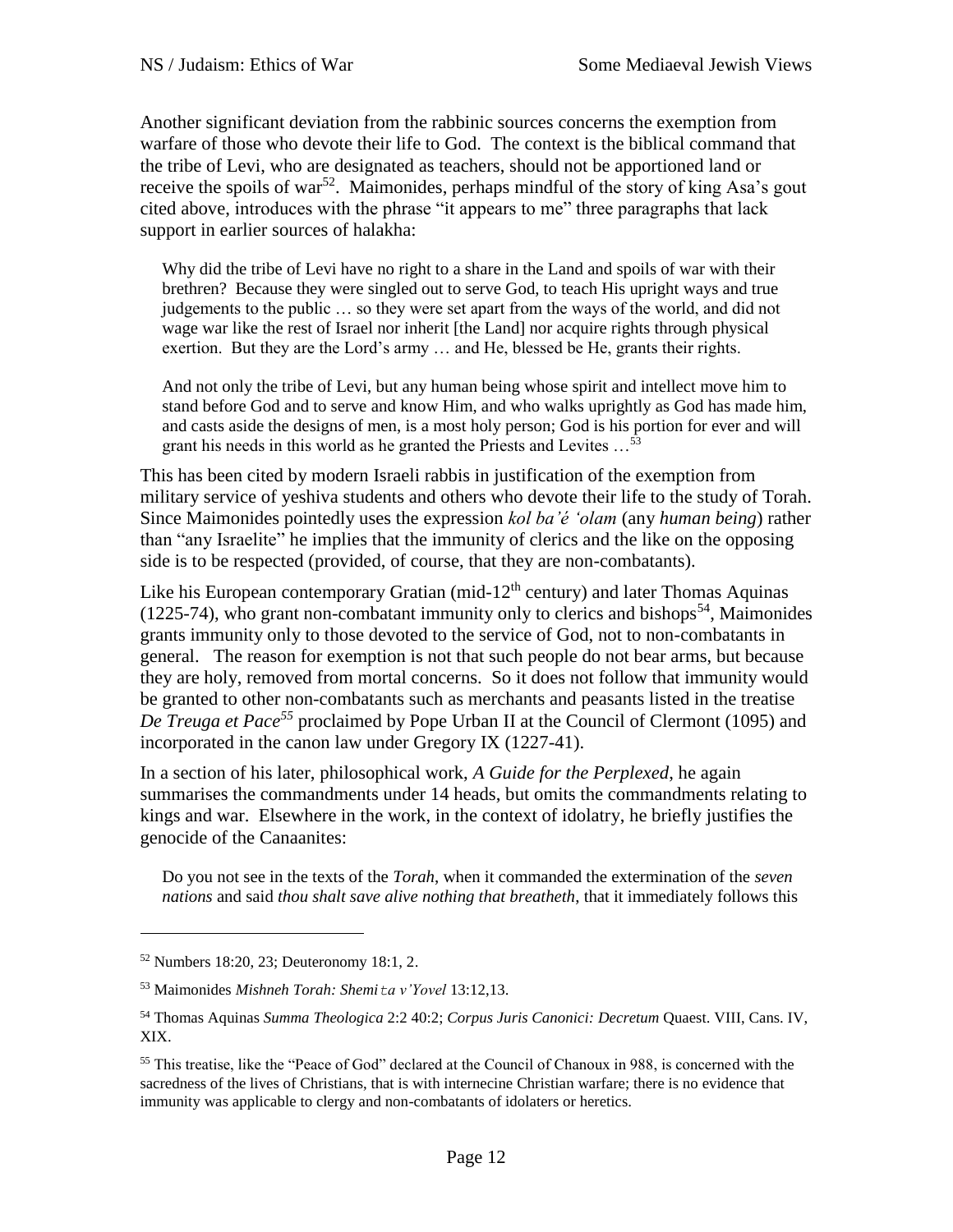by saying: *That they teach you not to do after all their abominations, which they have done unto their gods and so ye sin against the Lord your God?* Thus it says: do not think that this is hard-heartedness or desire for vengeance. It is rather an act required by human opinion, which considers that everyone who deviates from the way of truth<sup>56</sup> should be put an end to and that all obstacles impeding the achievement of perfection that is the apprehension of Him, may He be exalted, should be interdicted.<sup>57</sup>

This is a doctrine of "right intent," as it was later characterized by Thomas Aquinas<sup>58</sup>. Maimonides' overall view seems to be that war is a sad fact of life, a consequence of the moral and intellectual failings of human beings; the Torah regulates it, making due allowance for frail human nature, in accordance with divine compassion, which demands the elimination of evil, the source of which is the error of idolatry<sup>59</sup>. Maimonides nowhere suggests that Jews have a duty to go out into the world actively to seek and destroy idolatry<sup>60</sup>.

#### *Naḥmanides*

 $\overline{a}$ 

Naḥmanides (1194-1270), or Ramban, as he is generally known, was a rabbi and exegete in Catalonia; he completed his *Commentary on the Torah* in Palestine, where he ended his days having fled Spain in the aftermath of the 1263 Disputation in Barcelona.

His comment on Deuteronomy 23:10 "You shall guard yourself from every evil thing" carries a ring of personal observation:

Scripture warns [us to be especially careful] at times when sin is common. It is well known that when groups go to war they eat every abominable thing, steal, do violence, and are not ashamed even to commit adultery and other detestable things, so that even the most naturally upright of men is enveloped in violence and anger when setting off to battle against an enemy. Therefore scripture warns, "You shall guard yourself from every evil thing" … for "the Lord your God is in the midst of your camp" (verse 15).

This comment is cited by contemporary Israelis in support of the notion of "purity of arms" which we shall meet later.

 $59$  Noah Feldman argues that Maimonides justifies the waging of war to further the attainment of "philosophical" aims. If by this he means philosophical *as opposed to* religious, I can't agree; for Maimonides the two are not in opposition—idolatry is not merely contrary to *revealed* religion, it is contrary to reason.

 $60$  Noah Feldman rightly observes that "the king preserves his discretion to use his own practical reason to decide whether or not it is appropriate to seek to expand his borders," but he omits to point out that whatever practical reason suggests remains subject to the prophetic verdict of the Urim and Tummim.

<sup>56</sup> The original Arabic is *al-ḥaqq*, which could be a term for God.

<sup>57</sup> Maimonides *Guide* 1:54. The point is made even more briefly in 1:36. The emphases are the translator's (Shlomo Pines); they indicate Hebrew words within the Arabic text.

<sup>58</sup> Thomas Aquinas *Summa Theologica* 2:2 40:1: *requiritur ut sit intentio bellantium recta*. Thomas was acquainted with the *Guide* in Latin translation, and occasionally acknowledges a debt to it, but in this case his model was Gratian (his citation from Augustine is unidentifiable).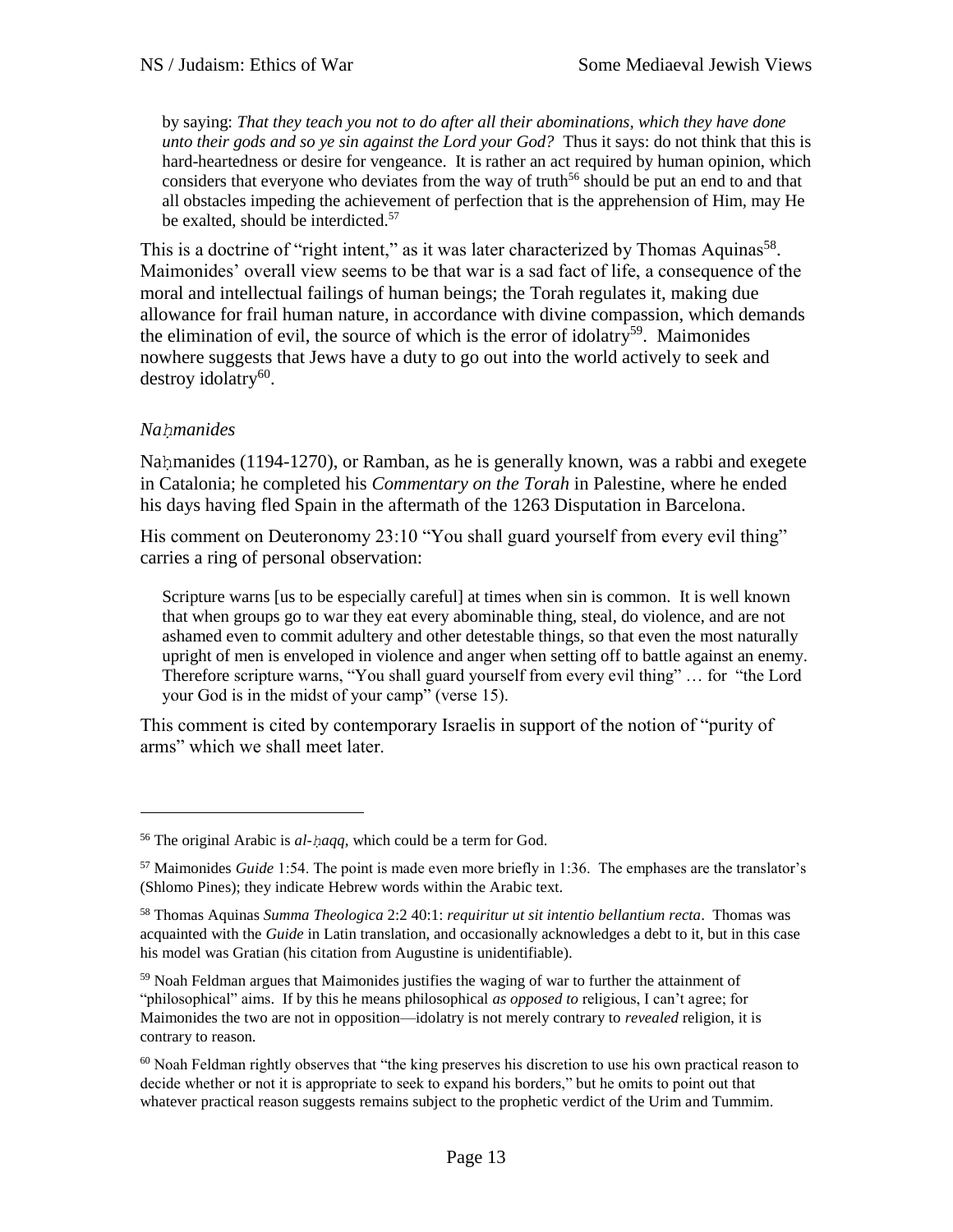In opposition to Maimonides, Nahmanides lists "conquest of the land" amongst the 613 commandments<sup>61</sup>. His use of the term *kibbush* (conquest) denotes "living in," "settlement," not military conquest.

Late mediaeval commentators emphasize Jewish commitment to peace. The Spanish theologian and commentator Isaac Arama (c. 1420–1494), contends that the Torah's commandment to proclaim peace requires:

Entreaties and supplications offered in the most conciliatory possible way, in order to turn their hearts … for this follows necessarily from the human wisdom of peace, and the Divine will consent ... For if we find that He commanded "You shall not destroy its tree [that is, that found in the city of the enemy], to lift against it an axe" [Deut. 20:19], all the more so should we take care not to commit damage and destruction to human beings.<sup>62</sup>

Isaac Abravanel (1437-1508) served, in succession, Afonso V of Portugal, Ferdinand and Isabella of Spain (with whom he interceded in vain to revoke the edict expelling the Jews from Spain in 1492), Ferrante I and Alfonso II of Naples, and latterly the Council of Venice; his biblical commentaries incorporate observations relating to the European society of his time and formulating political positions such as his preference for republican government over monarchy.

He comments on Deuteronomy 20:10:

 $\overline{a}$ 

The offer of peace is desirable for three reasons. (a) It is proper to follow the ways of God , Who does not desire [people's] death and the destruction of the world, but forgives the penitent; (b) peaceful conquest denotes the power and magnanimity of the ruler; (c) the outcome of war is at best uncertain and at worst catastrophic.

Should the offer of peace be rejected war is justified since it is proper that the more perfect should dominate the less perfect.<sup>63</sup>

The women and children should be spared since they are by nature non-combatants. <sup>64</sup>

Abravanel completed his commentary on Deuteronomy in 1496, well before men such as Victoria and Suarez rejected the idea of "holy war" for the sake of religion. Abravanel's position is that in these pre-Messianic times we have to accommodate ourselves to the essentially undesirable phenomena of autocracy and its concomitant, warfare; this being so, both have to be restrained within the limits imposed by Torah.

<sup>61</sup> No. 3 of the supplementary list of Positive Commandments in his Notes on Maimonides' *Sefer ha-Mitzvot*.

 $62$  Arama *Aqedat Isaac* # 81 on Numbers, cited by Ravitsky, 121/2. See also #74, and Munk, Eliyahu, (tr.) *Akeydat Yitzchak: The Commentary of Isaac Arama on the Torah* (condensed version). 2 vols. Jerusalem: Rubin Mass, 1986, 726 f. and 791 f.

<sup>&</sup>lt;sup>63</sup> "Perfect" here is understood as possessing the true religion: Abravanel appears to offer the same justification for conquest as the Conquistadores themselves!

<sup>&</sup>lt;sup>64</sup> Summary is necessary on account of his prolix style. The Commentary on Deuteronomy has not, so far as I am aware, been translated into English.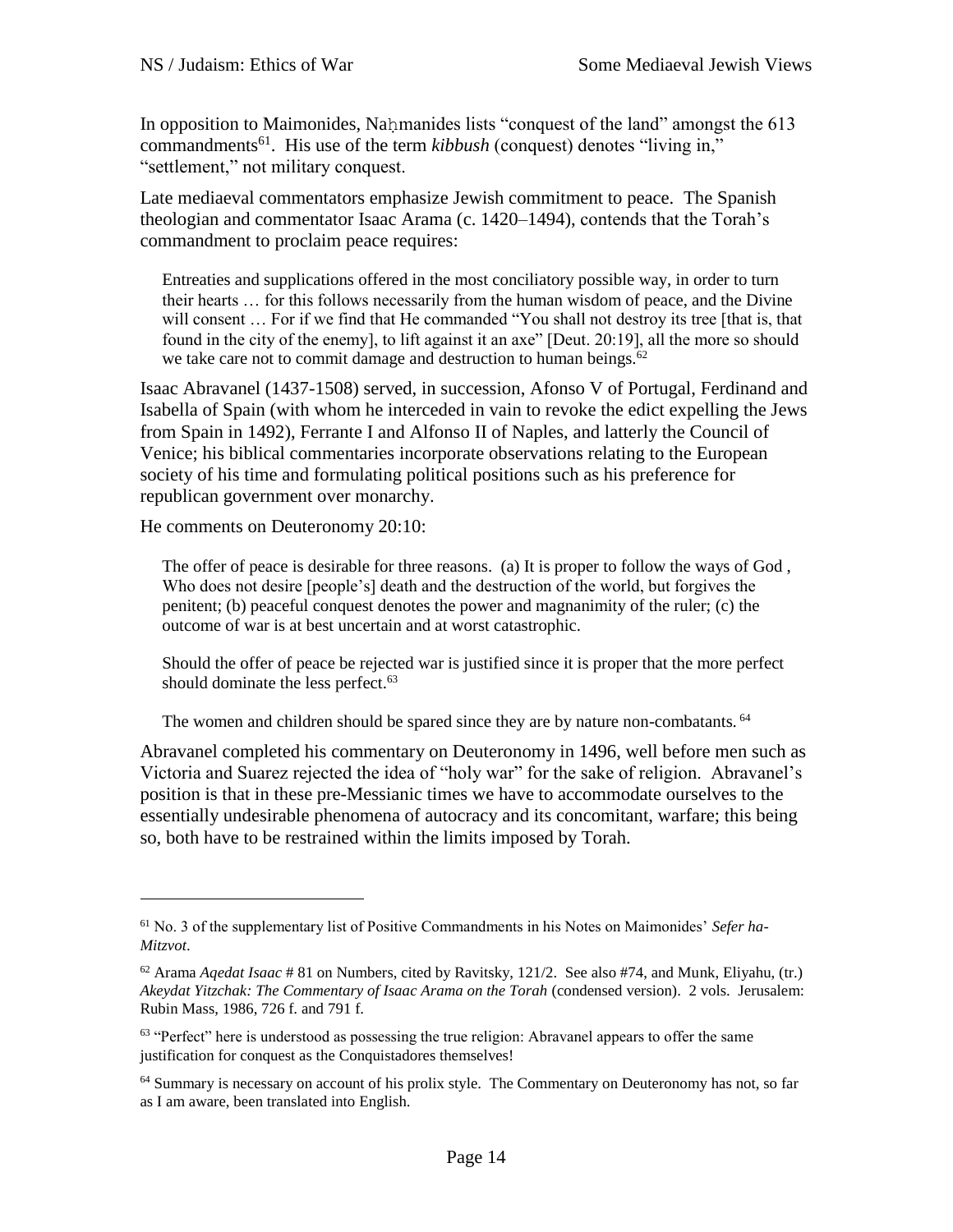$\overline{a}$ 

## **The Modern Period**

Western attitudes to war have undergone four major transformations in the modern period.

- 1. In reaction to the Wars of Religion, a consensus emerged that wars should not be fought to spread "true" religion.
- 2. The industrial revolution led to the invention of more effective weapons and communications, and made possible the deployment of large armies over great areas. The new concepts of war were articulated by the 19th-century Prussian military strategist Carl von Clausewitz (1780-1831), whose *Vom Krieg* first appeared in 1832/4. War, declared Clausewitz, is "only a part of political intercourse, therefore by no means an independent thing in itself".<sup>65</sup>
- 3. The development of international law from Grotius onwards, and its institutionalisation through the League of Nations and subsequently the United Nations, has established the position that the only permitted wars are defensive wars, including wars for the defence of an injured third party and arguably also pre-emptive strikes.
- 4. The principle that all nations have a right to self-government has been accepted, and imperialism has been discredited.

Jews participated in all these developments. In addition, the piecemeal and often tenuous emancipation of Jews in the West from the eighteenth century onwards resulted in three trends specific to Judaism:

- 1. The traditionalists (eventually known as "Orthodox") continued to teach on the basis of rabbinic texts, though their interpretations were often coloured by the ambient culture.
- 2. Religious Reformers stressed the ethical and universal dimension of Jewish teaching; this led them to modify or even abandon *halakha* (traditional Jewish law) in favour of what they took to be the purely ethical monotheism of the prophets.
- 3. Secularists accorded primacy to "Jewish culture," again stressing its ethical dimension in contrast to *halakha*. Many of them, rebuffed when they attempted to gain acceptance within the new European nations, articulated their own, Jewish nationalism, since 1892 termed Zionism. It was this third group who until recently dominated Zionism and Israeli society, and who determined the doctrine of the Israel Defence Forces.

The recent dynamic of Jewish war ethics has involved all three trends in inter-reaction against the background of evolving Western political theory.

<sup>65</sup> Book 5, Chapter 6 (Penguin, 402). See also Book 1, Chapter 24 on War as a continuation of policy by other means.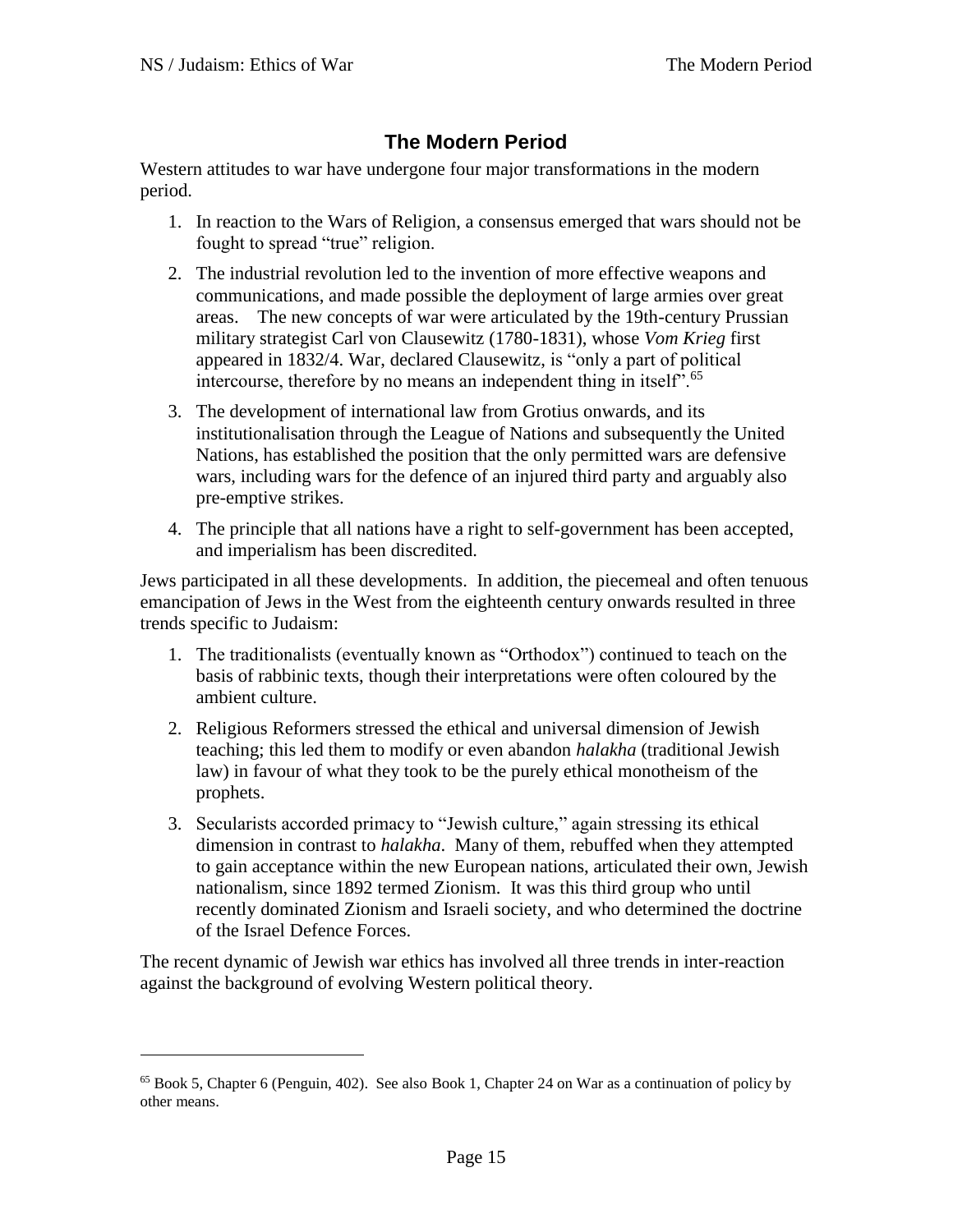#### *From Mercenary to Patriot*

As Jews in the Western world gained rights as citizens of the countries in which they lived, they assumed the responsibility of participating in the armed struggles of those countries, not as mercenaries, but as citizens, or would-be citizens. When Joseph II introduced conscription of Jews in Austria-Hungary in 1787 many regarded it as a privilege of citizenship. Less welcome was the Russian Cantonist system, introduced by Czar Nicholas I in 1827, which conscripted Jewish youths aged from 12 to 25 years into military service; those aged under 18 were sent to special military schools also attended by the children of soldiers. Alexander II abolished the seizure of Jewish children for military service, reduced the maximum period of service to 15 years, and in 1874 enacted a law obliging all Russian citizens to report for military service at the age of 21, so placing Jews on an equal footing with others.

Jews fought on both sides in the American Civil War (1861–65) and in World War I. In World War II well over a million Jews served in the Allied armies, almost half a million of them, including more than 100 generals, in the Soviet army; over 100 Jews were awarded the title Hero of the Soviet Union. 150,000 U.S. Jews saw service in the Korean War and nearly 30,000 fought in Vietnam, though Jews were also active in the anti-War movement.

But how have the *religious* authorities looked on such activity? And how has it come about that whereas the religious authorities forbade or at least discouraged active Jewish involvement in international warfare well into modern times, by the  $19<sup>th</sup>$  century in the West they condoned it and in the 20<sup>th</sup> frequently encouraged young Jews to volunteer?

The answer lies in changes in the collective self-perception of Western Jews. Throughout the Middle Ages Jews lived in autonomous communities and saw themselves as a separate nation in exile; with the Emancipation they learned to look on themselves as citizens of the new European nation-states. Defence became defence of the nation-state, or of civilisation itself, rather than of Jews collectively, and ideas on warfare were strongly influenced by those of the surrounding nations; Clausewitz rather than Maimonides determined Jewish public policy.

Moses Schreiber *('Ḥatam Sofer'* 1762-1839), who as Orthodox Rabbi of Pressburg (Bratislava) lived in proximity to the seat of Austro-Hungarian government, forbade those under his authority to engage in aggressive war, though conceding that land acquired through war was legitimately retained;<sup>66</sup> he objected to voluntary enlistment.<sup>67</sup>

Naftali Zevi Yehuda Berlin (1817-1893), head of the Yeshiva of Volozhin (Belarus) for some 40 years, exerted a powerful influence over the secular as well religious leadership of late  $19<sup>th</sup>$  century non-hasidic Jewry. In his commentary on the Pentateuch, first published in 1879/80, he argued that despite the universal prohibition of murder non-Jews "and even Jews" were permitted to engage in war, since "this is the way the world

<sup>66</sup> Bleich II, 165, citing *Ḥatam Sofer: Yoré De'ah* 19.

<sup>67</sup> Bleich II, 166, citing *Ḥatam Sofer* 6:29.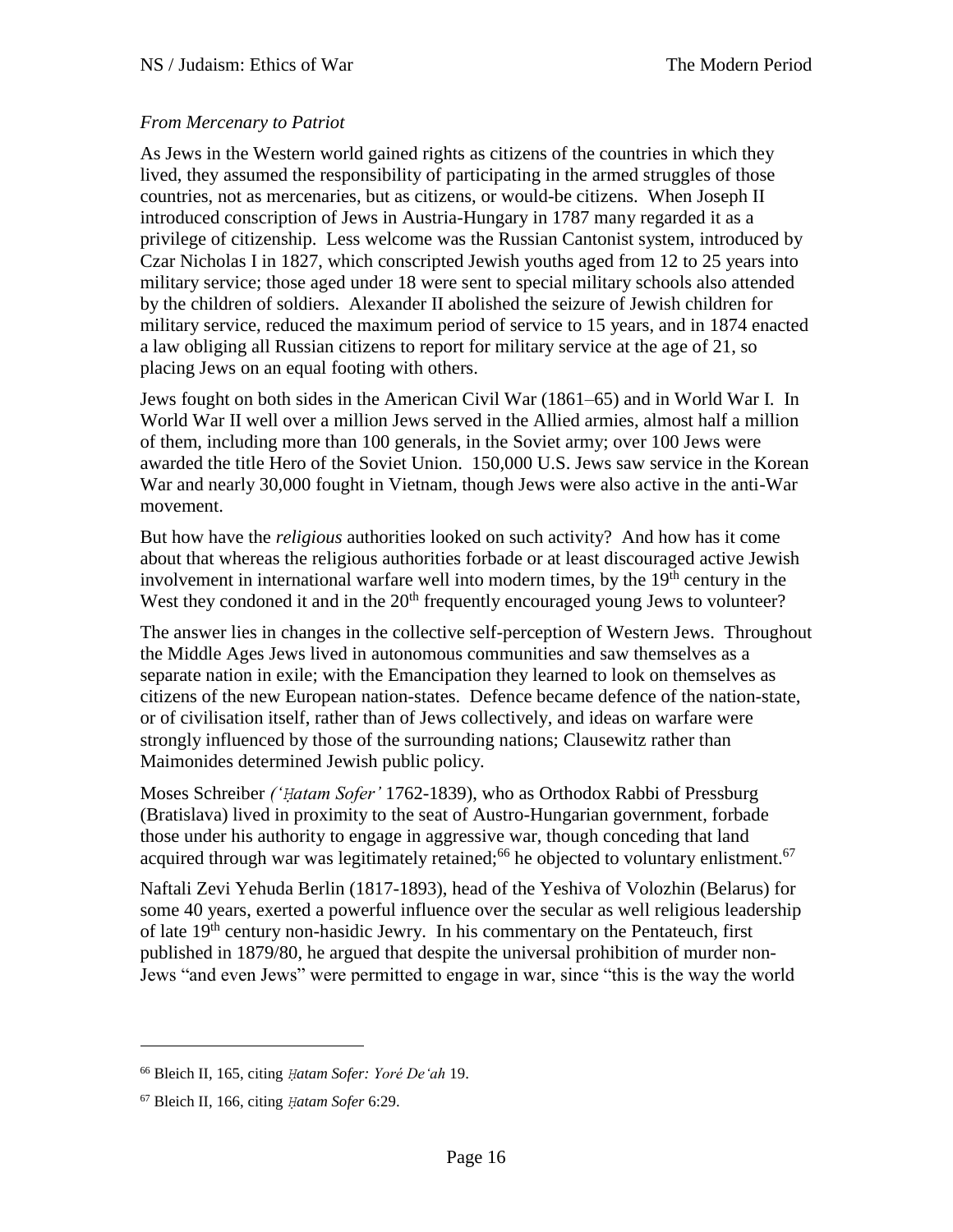was set up<sup>168</sup>. Possibly he was anxious to set at rest the minds of his students, many of whom would be recruited into the Russian army. He may also have felt it prudent to promote a view which would satisfy the secular (Russian) authorities that Jews were loyal to the regime. His assertion that "this is the way the world was set up" reads as a sigh of resignation from a man who cannot envisage a purely human, pre-Messianic, progress to universal peace, and who regards war as an unavoidable evil of nature on a par with disease and earthquakes.

Israel Meir Hacohen (1838-1933), better known as the Ḥafetz Ḥaim, was a leading Polish halakhist who combined outstanding spirituality with a reactionary outlook. He published his legal commentary, *Mishna Berura*, between 1894 and 1907, when the more lenient conscription introduced by Alexander II was still in force. He rules that Jews must allow themselves to be conscripted in accordance with the "law of the land": "Know that nowadays when nations from beyond our borders come to despoil us we are obliged to confront them with arms, even if [they come only to rob]"<sup>69</sup>. Hafetz Haim is probably concerned more with Jewish defence ("if we do not play our part the citizens will be angry and kill us"—it was after all a period of pogroms) than with any theory of *ius ad bellum*, but even from this perspective the implication is clear that armed combat is only appropriate for defence.

Menahem Zemba (1883–1943) argued that the Torah forbade Jews to engage in aggressive war.<sup>70</sup> Zemba was one of the last Warsaw rabbis to remain in the ghetto after the first wave of extermination. On the eve of the Warsaw Ghetto Uprising, Catholic circles offered their assistance to save the three remaining rabbis of Warsaw, but Zemba declined the offer and died a martyr's death in the ghetto. At a meeting of its surviving leaders on  $14<sup>th</sup>$  January 1943, he gave rabbinic approval for the uprising, stating:

Of necessity, we must resist the enemy on all fronts … We shall no longer heed his instructions … Sanctification of the Divine Name manifests itself in varied ways. During the First Crusade, at the end of the 11th century, the Halakhah … determined one way of reacting to the distress of the Franco-German Jews, whereas in the middle of the 20th century, during the liquidation of the Jews in Poland, it prompts us to react in an entirely different manner. In the past, during religious persecution, we were required by the law "to give up our lives even for the least essential practice". In the present, however, when we are faced by an arch foe, whose unparalleled ruthlessness and program of total annihilation know no bounds, the Halakhah demands that we fight and resist to the very end with unequaled determination and valor for the sake of Sanctification of the Divine Name.<sup>71</sup>

Rabbis and scholars in the West were more strongly influenced than their East European colleagues by Enlightenment culture, and generally more broadly educated. The struggle for emancipation was more successful than in Eastern Europe, though its achievements

<sup>68</sup> *Ha'ameq Davar* on Genesis 9:5, basing himself on B *Shavu'ot* 35; he makes a similar comment on Deuteronomy 20:8.

<sup>69</sup> *Mishna Berura* 329:17.

<sup>70</sup> Bleich II, 165, citing *Zera' Abraham* 24.

<sup>71</sup> *Encyclopaedia Judaica* s.v. Zemba.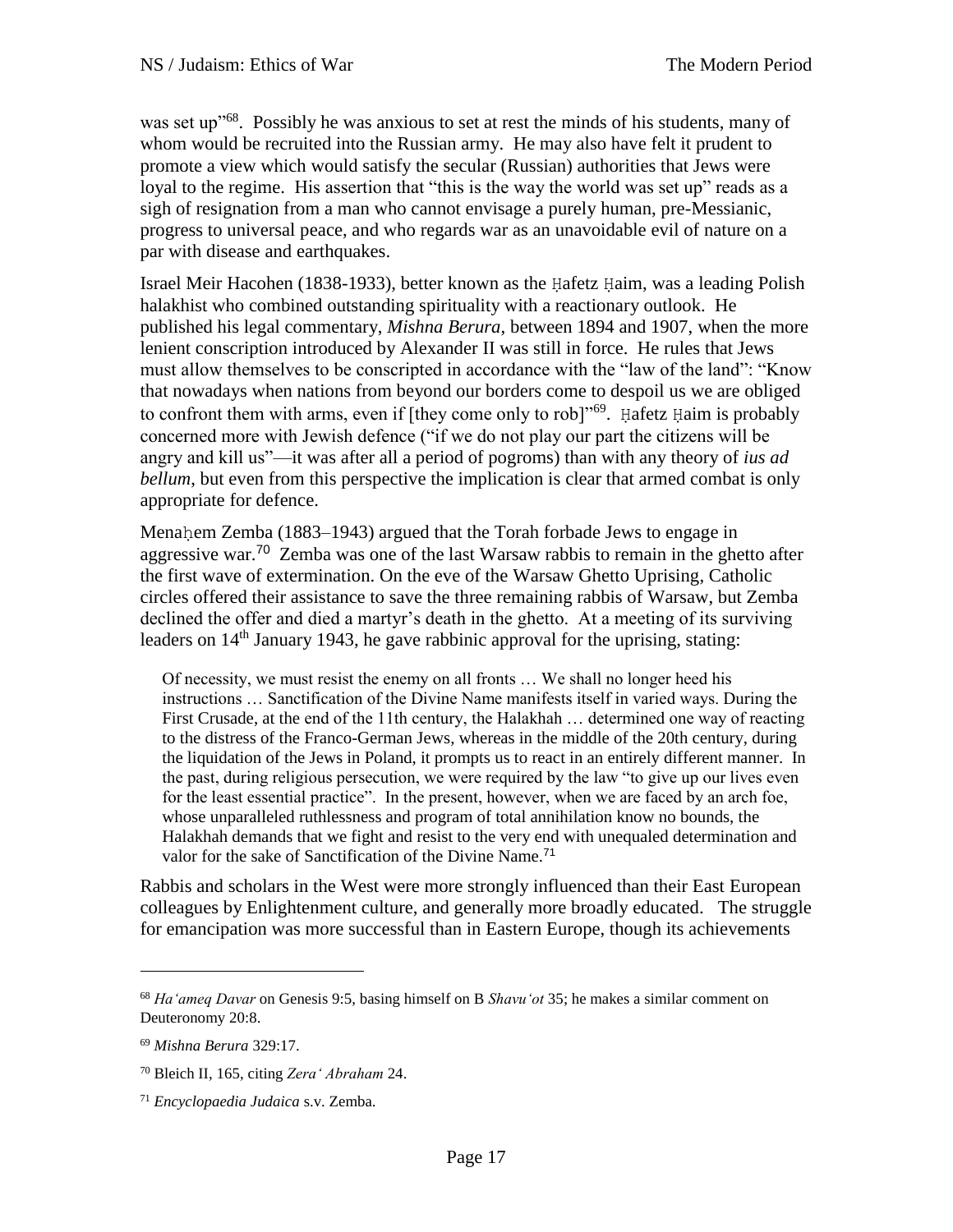were insecure; consequently, Western Jews tended to assert to excess their loyalty and their readiness to fulfil civic obligations including military service. Moses Mendelssohn (1729-1786), for instance, in a caustic response to J.D. Michaelis' argument that Jews should not be granted full civic rights since their religion rendered them incapable *inter alia* of becoming soldiers, points out that no religion, Christianity included, has the task of making men soldiers. Church and State ought to be rigorously separated<sup>72</sup>; in no way did Jews lag behind others in civic conduct, and they were as committed as anyone to the defence of the fatherland<sup>73</sup>. Mendelssohn was at the time reacting positively to Joseph II's *Toleranzpatent* of 1782.

The Italian Samuel David Luzzatto (1800-1865) states more clearly that the only permissible war is defensive. He comments on Deuteronomy 20:10-11:

The text does not specify the cause for a permitted war or [say] whether Israel may wage war without cause, merely to despoil and take booty. [But] it seems to me that in the beginning of this section [20:1], in saying "When you go forth to battle against your enemy," scripture indicates that we should make war only against our enemies. The term "enemy" refers only to one who seeks to harm us; so scripture is speaking only of an invader who would enter our territory to take our land and despoil us.  $74$ 

The Slovakian born, American trained J.H. Hertz (1872–1946), who from 1913 until his death was Chief Rabbi of the United Hebrew Congregations of the British Commonwealth, preached an intercession sermon, "Through Darkness to Light", at the Great Synagogue, London, on 1 January 1916<sup>75</sup>:

None could have foretold that civilized mankind would rush back to savagery with such dreadful fervour …

The men who fought and died at Gallipoli have not fought and died in vain. They have created new standards of human courage. Their dead lie on the abandoned cliffs, but the memory of all they did and tried to do will never fade …

Is there nothing for which to bless God … the readiness for unbounded sacrifice, as soon as it was realized that we were confronted by a powerful foe who desired nothing less than England's annihilation. Nobly have also the sons of Anglo-Jewry rallied round England in the hour of her need ... our brethren ... have been admitted to the glorious privilege of fighting for their country …

With the victory of Great Britain, the old Egyptian idols and heathen ideals—the worship of brute force—will be shattered … Let us prayerfully resolve that the new order be a better order, rooted in righteousness, broad-based on the liberty of and reverence for each and every nationality, and culminating in a harmony of peoples. Amen.

<sup>72</sup> This is the theme of Mendelssohn's well-known and frequently translated *Jerusalem*.

<sup>73</sup> Mendelssohn, Moses, *Anmerkungen zu des Ritters Michaelis Beurteilung des ersten Theils von Dohn, über die bürgeliche Verbesserung der Juden*, in *Moses Mendelssohns Gesammelte Schriften*, Leipzig 1843, Vol. 3, 365-367.

<sup>74</sup> Luzzatto, 157. Walzer WPJT, 101, citing this at second hand, unfortunately lacks the final sentence.

<sup>75</sup> Hertz, 25-29.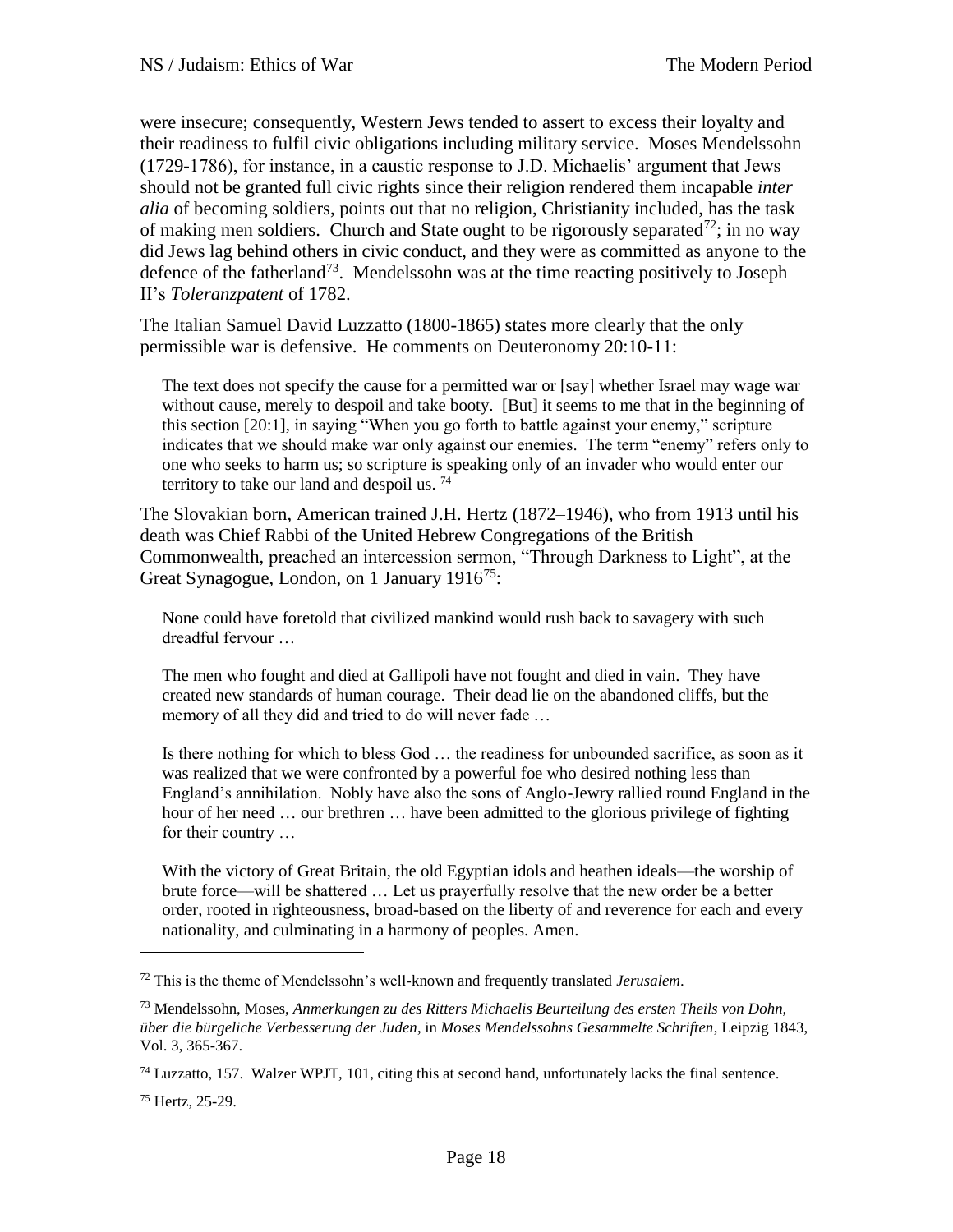Hertz, like Luzzatto, was very much a child of the Enlightenment. War is no longer, to him, an issue of Israel versus the world of idolatry, but of enlightened civilization versus barbarism and superstition. With this hermeneutic key he interprets Bible and tradition to allow identification of his Jews with the British—equals civilized, equals Torah-true cause.

Precisely this hermeneutic enables Jews to rally to the defence of democracy, liberal values and even, for those who think it is justified, the "War Against Terrorism".

## **The Jewish State**

#### *Secularism and Early Zionism*

The religious proto-Zionist, Rabbi Zevi Hirsch Kalischer (1795–1874), witnessing the armed independence struggles of several European nations, proposed a militarily trained home guard to protect settlements in the Land of Israel<sup>76</sup>, but the early secular Zionists paid little attention to the possibility of war, even defensive. Theodor Herzl , for instance, in his vision of a future Jewish state (not necessarily in Palestine), "allotted far more space to describing how steam engines were changing the face of the earth than to the topic of the defence of the proposed state<sup> $27$ </sup>. As their naïve slogan "The land" without a people for the people without a land" indicates, they were but dimly aware of the Arab population of Palestine, even though Aḥad Ha-'am, the great proponent of "cultural Zionism," who spent some months in Palestine in 1891, had trenchantly pointed out that there were few desolate fields awaiting Jewish cultivation, and that the "natives" were not uncivilized simpletons nor would they welcome wholesale Jewish immigration $78$ .

Nobody, religious or secular, proposed a military expedition to take Palestine by force.

Two factors, however, impelled some Zionists at the Sixth Zionist Congress (Basle, Switzerland, 1903) to envisage a more proactive military role. Reaction to the Kishinev pogrom of 1903 had stimulated the creation of trained Jewish defence groups in the Pale of Settlement<sup>79</sup>; and there was increasing acceptance of Ahad Ha-'am's assessment that not only was the land populated, but its population was likely to be hostile towards Jewish settlement. Though the majority demurred, some of the younger delegates including Vladimir Jabotinsky (1880-1940) called for military preparedness. Jabotinsky fought with the Jewish units under Allied command in the First World War, and after the war insisted on the need to maintain the Jewish Legion in Palestine as a guarantee against

<sup>76</sup> According to Shapira, 16, the proposal in in Kalischer's *Derishat Zion* (1862). I have not located it there, and Shapira's footnote cites only Moses Hess' *Rome and Jerusalem*, New York edition, 1956, 106.

 $77$  Shapira, 10.

<sup>&</sup>lt;sup>78</sup> Ahad Ha-'am ("one of the people") was the pseudonym adopted by Asher Hirsch Ginsberg (1856–1927). His composed his essay *Emet me-Erets Israel* (the first of two with that title) on 21<sup>st</sup> Iyar 5651 (1891) on board ship en route from Jaffa to Odessa and it was published later that year in the Hebrew journal *Ha-Melits* 13-24 Sivan 5651.

 $79$  That is, the areas under Russian domination where Jews were permitted to live.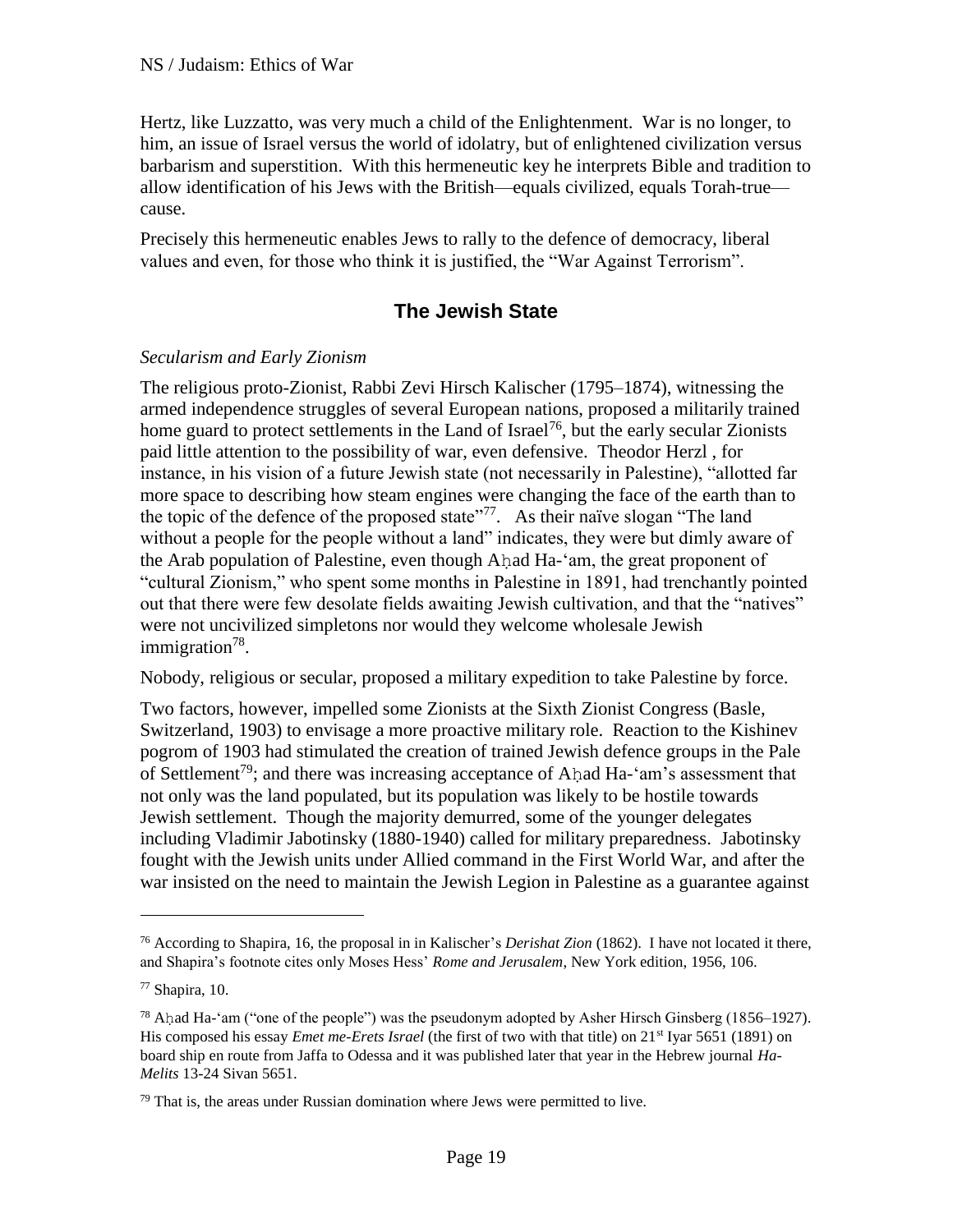the outbreak of Arab hostility; this led to the formation in 1920 of the Haganah, later to become the Israel Defence Forces.

These secular developments were anxiously watched by the religious. Abraham Isaac Kook (1865-1935), Ashkenazic Chief Rabbi of pre-state Palestine, urged that Jewish settlement of the land should proceed by peaceful means only<sup>80</sup>. Even a Jewish king, Kook reasoned, would need to consult the High Court before embarking on war, for no war (other than purely defensive) might be pursued against those who observe the Seven Commandments, and if the enemy were idolaters (this would exclude Muslims and Christians) it would still be necessary for the Court to examine their moral condition before declaring the war justified $81$ . (For Kook it was axiomatic that no such Court existed in the present day.) Later, a similar position prohibiting offensive war was taken by the ultra-Orthodox Yeshayahu Karelitz (the *Hazon Ish* 1878-1953).<sup>82</sup>

There was, however, an inherent inconsistency in Kook's stance that became evident as time went on. On the one hand, there were those who shared or further developed the irenic aspect of his teaching, and who are represented in Israel today by the religious peace movements. Kook's younger contemporary, Moshe Avigdor Amiel (1883-1946), illustrates this trend. On  $25<sup>th</sup>$  August 1938<sup>83</sup> Amiel wrote to the editor of a Jewish journal in Prague. Amiel, who was at that time Chief Rabbi of Tel Aviv, felt that his criticism of the Zionist policy of restraint (see below) had been misunderstood. He makes clear in his letter that what he had objected to was not restraint, but the impression given by the secular Zionists that military restraint was an act of generosity towards the Arabs. Far from it, it was an *absolute* demand of Torah law, for "Thou shalt not kill" applied irrespective of whether the victim was Arab or Jew, and was the basis of Jewish ethics.

In my opinion, even if we knew for certain that we could bring about the Final Redemption [by killing Arabs] we should reject such a "Redemption" with all our strength, and not be redeemed through blood. Moreover, even if we were to apprehend several Arab murderers, if there was the slightest possibility that one of them was innocent we should not touch them, lest the innocent suffer.<sup>84</sup>

On the other hand Kook's own son Tzvi Yehuda (1891-1982) focussed on his father's irrendendist concept of Redemption through return to the Land: "… the establishment of Jewish sovereignty over Eretz Yisrael is a commandment of the Torah<sup>785</sup>. Tzvi Yehuda demanded that no land within the Biblical boundaries of Israel be given up voluntarily once settled by Jews, though he did not advocate aggressive conquest. His followers are found today amongst the religious in the "settler" movement.

<sup>&</sup>lt;sup>80</sup> Even so, he refused a compromise, acceptable to the secular Zionist leadership, that might have acknowledged Muslim title to the Western Wall. Samson and Fishman, xv-xvi.

<sup>81</sup> Ravitsky 116, based on Kook *Igrot R'ayah* (Jerusalem 1966) 1:140.

<sup>82</sup> Ravitsky 116, based on Karelitz' notes on Maimonides' Code *Melakhim* 5:1 in the Jerusalem, 1957 edition.

<sup>83</sup> It is dated 25 Ab 5698.

<sup>84</sup> The letter (in Hebrew) was republished in *Teḥumin* X: 148.

<sup>85</sup> *Torat Eretz Yisrael*, 165.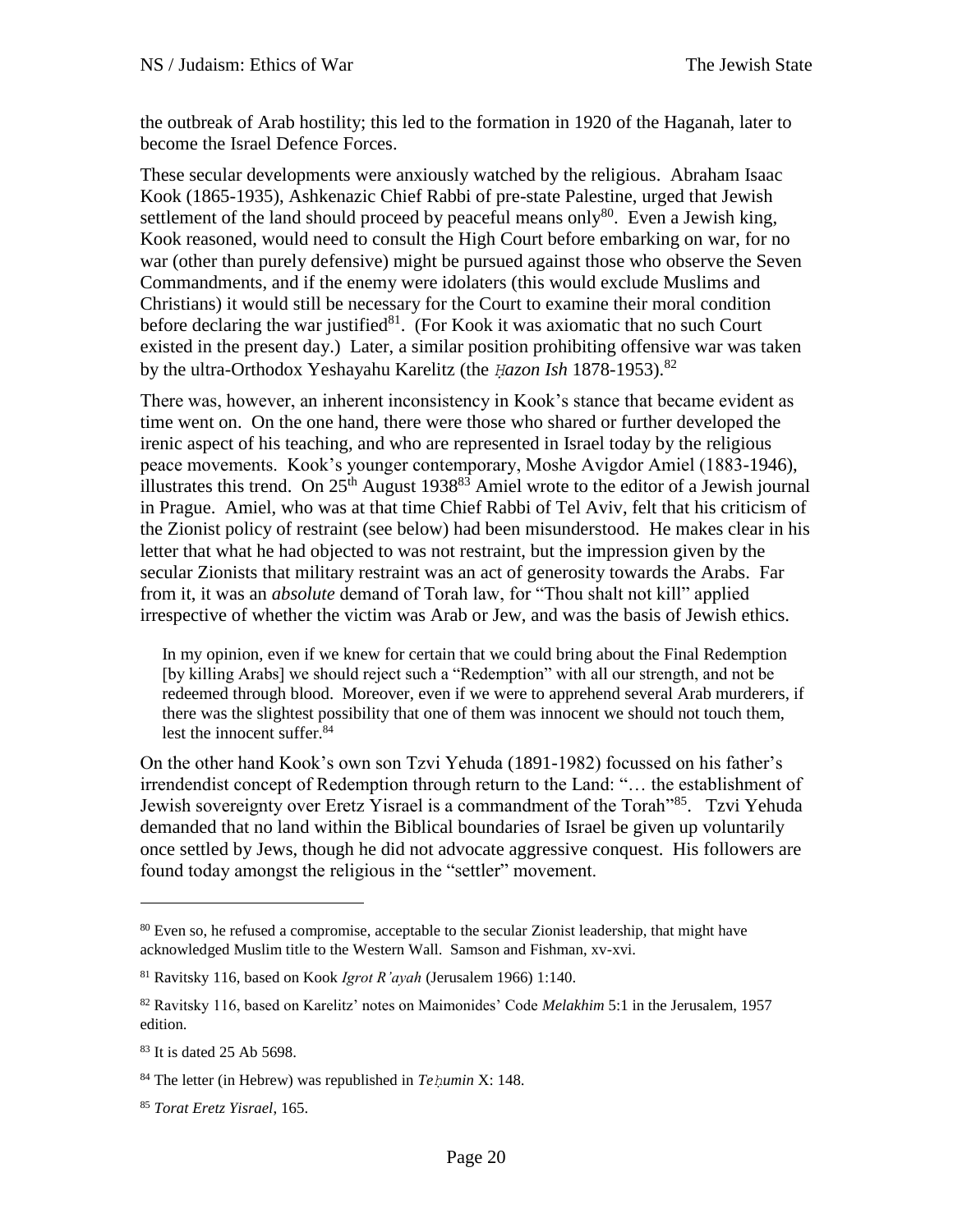#### *The Israel Defence Forces*

Until the mid-1930's the Zionist leadership in Palestine permitted defensive action only; the policy of *havlaga*, or restraint, was maintained even in the face of the Arab riots of 1920, 1921, 1929 and 1936, and only slightly modified when the British Captain Orde Wingate insisted on the need to take action to prevent further massacres of Jews. It is in the 1930's that the concept of *tohar ha-nesheq* "purity of arms" emerges, demanding minimum force in the attainment of military objectives, and discrimination between combatants and non-combatants.<sup>86</sup> Despite doubts in the face of indiscriminate terrorism *tohar ha-nesheq* remains the guiding rule for the Israeli forces.

The concepts of *havlaga* and *tohar ha-nesheq* arise out of:

- The secular, reformist and neo-Orthodox stress on the ethical and moral values of Judaism.
- Extrapolation from the *halakha* on personal relationships to that on international relationships.
- The desire for moral approval and hence political support from the world community, combined with the naïve belief that military restraint would attain these objectives.

These foundations have sustained a fair degree of consensus among Jews, both religious and secular.

Some extracts from the Israel Defence Forces' (IDF) official Doctrine Statement will amplify these comments $^{87}$ .

The IDF Mission is:

- To defend the existence, territorial integrity and sovereignty of the state of Israel.
- To protect the inhabitants of Israel and to combat all forms of terrorism which threaten the daily life.

Basic Points in the Security Doctrine stem from the notion that "Israel cannot afford to lose a single war". The IDF stance is "defensive on the strategic level, no territorial ambitions;" war should be avoided by political means, but a credible deterrent posture maintained.

At the Operational Level "the IDF is subordinate to the directions of the democratic civilian authorities and the laws of the state. Its Basic Values include "Human Dignity - The IDF and its soldiers are obligated to protect human dignity. Every human being is of value regardless of his or her origin, religion, nationality, gender, status or position".

The values are defined as:

 $\overline{a}$ 

 Human Life - The IDF servicemen and women will act in a judicious and safe manner in all they do, out of recognition of the supreme value of human life. During combat

<sup>86</sup> See Elliot Dorff's remarks in Landes, 177-179.

<sup>87</sup> The extracts are excerpted from the English text on www.idf.il.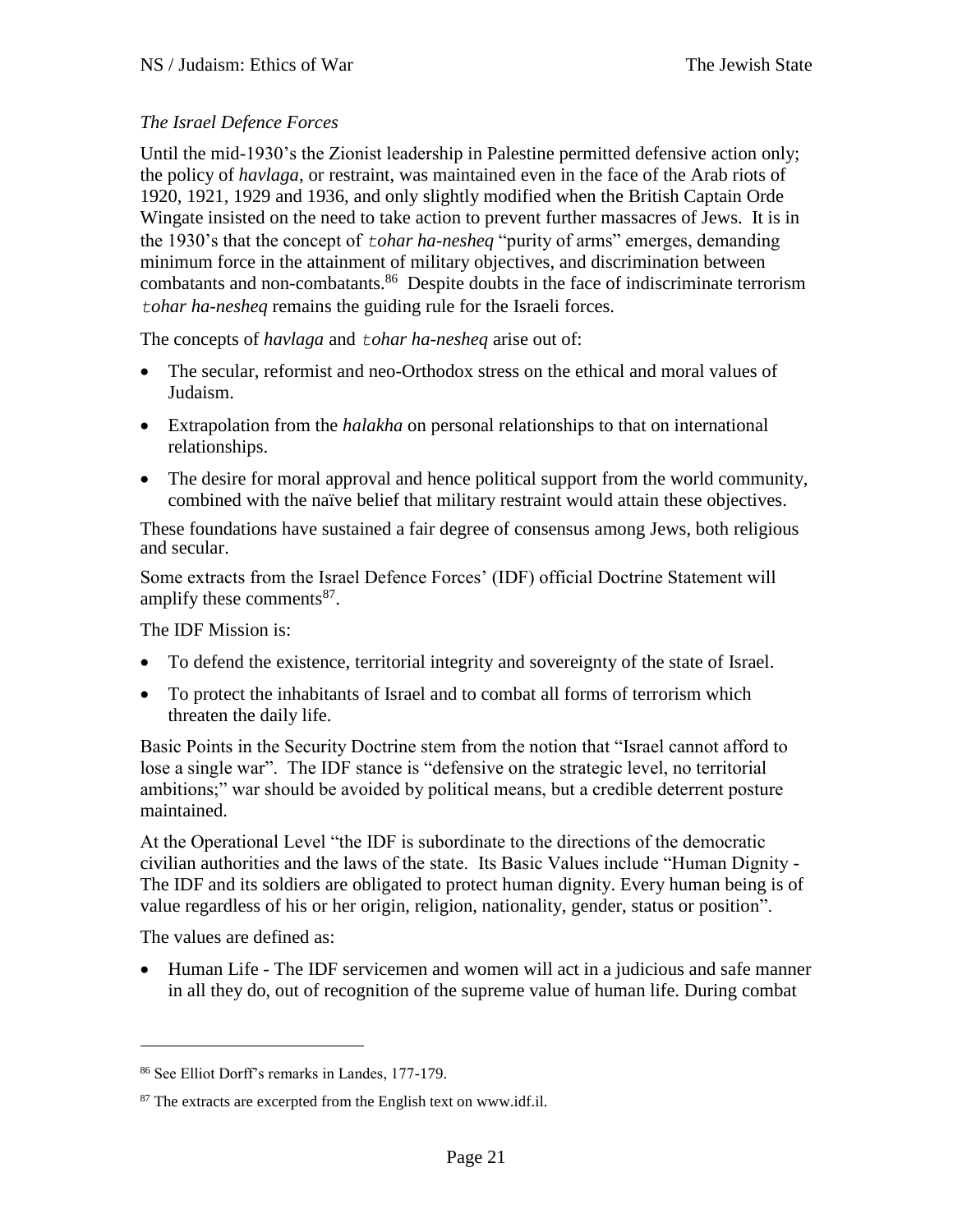they will endanger themselves and their comrades only to the extent required to carry out their mission.

- Purity of Arms The IDF servicemen and women will use their weapons and force only for the purpose of their mission, only to the necessary extent and will maintain their humanity even during combat. IDF soldiers will not use their weapons and force to harm human beings who are not combatants or prisoners of war, and will do all in their power to avoid causing harm to their lives, bodies, dignity and property.
- Discipline ... IDF soldiers will be meticulous in giving only lawful orders, and shall refrain from obeying blatantly illegal orders.

The IDF Doctrine Statement is not, of course, a religious document. Nevertheless, it commands broad acceptance among the religious, and that is because of the modern reading of traditional sources which, partly through Zionism, has absorbed both secular and universal ethical elements.

#### *Rabbinic debates in Modern Israel*

 $\overline{a}$ 

Israel's need for military defence has generated considerable debate among the religious, and this is reflected in the large number of rabbinic responsa, addressed mainly to individual enquirers, on the conduct of war. Three trends may be discerned:

- 1. Some of the ultra-Orthodox refuse to serve in the armed forces. This may be because (a) they are *de facto* pacifists, believing that God will defend the faithful, (b) they believe they are "doing their bit" for the country by praying and studying Torah, or (c) they are afraid of "contamination" by the non-Orthodox, in which case they particularly object to the conscription of women.
- 2. The mainstream Orthodox serve in the regular forces, and consider it their religious duty to defend the land.
- 3. The Orthodox "settlers"<sup>88</sup> (not all settlers are Orthodox or even religious, and the majority of Orthodox are not settlers) believe they have a religious duty to maintain a Jewish presence wherever possible throughout the biblical "Land of Israel," though few if any believe there is a religious duty actively to conquer it.

Shlomo Goren (1917–1994), Ashkenazi Chief Rabbi of Israel from 1972-1983, set the tone for Jewish discussion on *jus in bello*:

Human life is undoubtedly a supreme value in Judaism, as expressed both in the *Halacha* and the prophetic ethic. This refers not only to Jews, but to all men created in the image of God.<sup>89</sup>

<sup>88</sup> "Settlers" does not capture the religious dimension of the Hebrew term *mitnaḥ'lim*, "those who take possession of a rightful inheritance".

<sup>89</sup> Goren, 211. Goren is at some pains to establish that the correct text of Mishna *Sanhedrin* is "Therefore man was created singly, to teach us that one who causes the loss of a single life is considered by the Torah as though he has caused the loss of an entire world …" and not as in some copies "one who causes the loss of a single *Jewish* life"; his reading has manuscript support.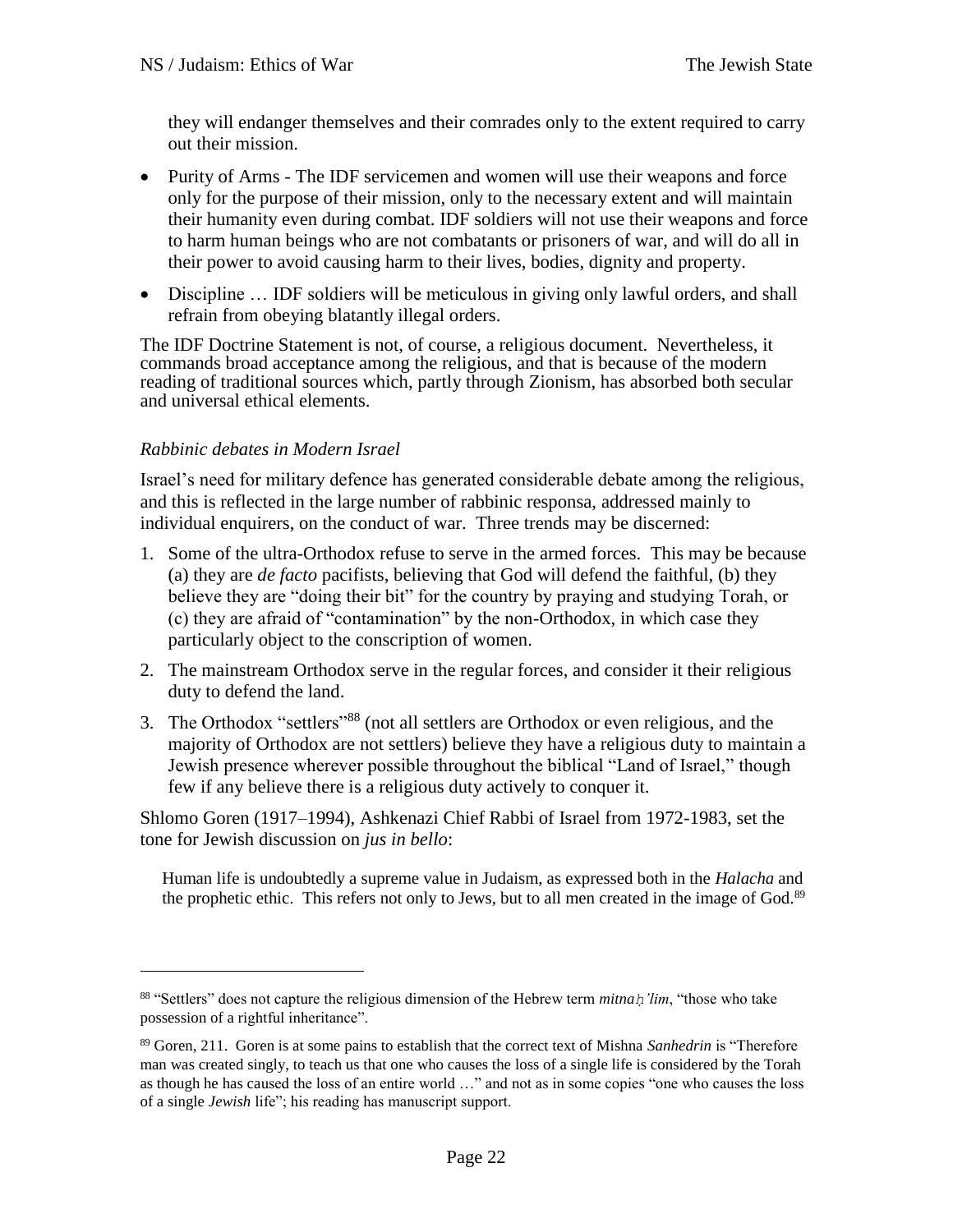We see that God has compassion for the life of idolators and finds it difficult to destroy them. Since we are enjoined to imitate the moral qualities of God, we too should not rejoice over the destruction of the enemies of Israel.<sup>90</sup>

The following are typical of the matters discussed in the responsa and allied literature.

Nahmanides listed "conquest of the land"<sup>91</sup> as a divine commandment. Nahum Rabbinowitz, presumably targeting the religious "hawks," writes that this does not afford "any basis for concluding that war is permitted [in the present era] for the sake of conquest of the Land. What is worse, such a reading entails indifference towards bloodshed. Such indifference undermines the very foundations of society and endangers the entire enterprise of the beginning of our redemption.<sup>"92</sup>

Related to this is the religious status of the Israel-controlled areas of the West Bank, and the question of whether it is permissible to risk life in holding on to them. Chaim David Halevi (b.1925), then Sefardi Chief Rabbi of Tel Aviv/ Jaffa, argued that there was a religious duty to settle in these areas, but not to conquer them by force  $93$ . He takes issue with some rabbis who had maintained that those territories should be defended at all costs as part of the "land of Israel", and urges a more pragmatic view on political negotiation.<sup>94</sup>

Several, including the late British Chief Rabbi Lord Jakobovits, have asked, Can land be traded for peace? The land they are talking about is land occupied by Israel as a result of the 1967 war, not land within the internationally recognized borders of Israel. Most, in line with the powerful advocacy of Sefardi Chief Rabbi Ovadya Yosef and Ashkenazi Rabbi Shilo Refael<sup>95</sup>, answered positively, but no Arab offer of peace has been elicited that has been sufficiently reassuring to put the matter to the test.

Is there a prima facie religious duty to serve in the army?<sup>96</sup> If so, does it apply to yeshiva students, who are engaged full-time in the study of  $Torah?$ <sup>97</sup> Halevi, like others, addresses these questions; but he also speculates on theological matters. Several of his responsa in the aftermath of the Yom Kippur war of 1973, in which Israel had suffered substantial losses, attempt to reconcile the events with divine providence<sup>98</sup>.

 $\overline{a}$ 

<sup>96</sup> Halevi ibid. #58.

<sup>97</sup> idem. Vol. 1 #21.

<sup>98</sup> ibid. ##7-9.

<sup>90</sup> ibid. 215.

 $91$  We remarked above that he probably meant no more than "living in".

<sup>92</sup> Rabbinowitz in *Teḥumin* 5 (1984), 184, cited by Ravitsky 118.

<sup>93</sup> Halevi '*Ase l'kha Rav* Vol. 3 #60, p. 366-67.

<sup>94</sup> Halevi *ibid*. #61, and also his *Dat u-Medina*, 49. There is a fuller discussion by Saul Israeli, Halevi and Mordecai Breuer in the Hebrew publication *Af Sha'al*.

<sup>95</sup> Their papers were published in 1980 by the religious peace movement, *Oz v'Shalom*, for whom they had been written. They were republished in *Teḥumin* 10 (5749/1989).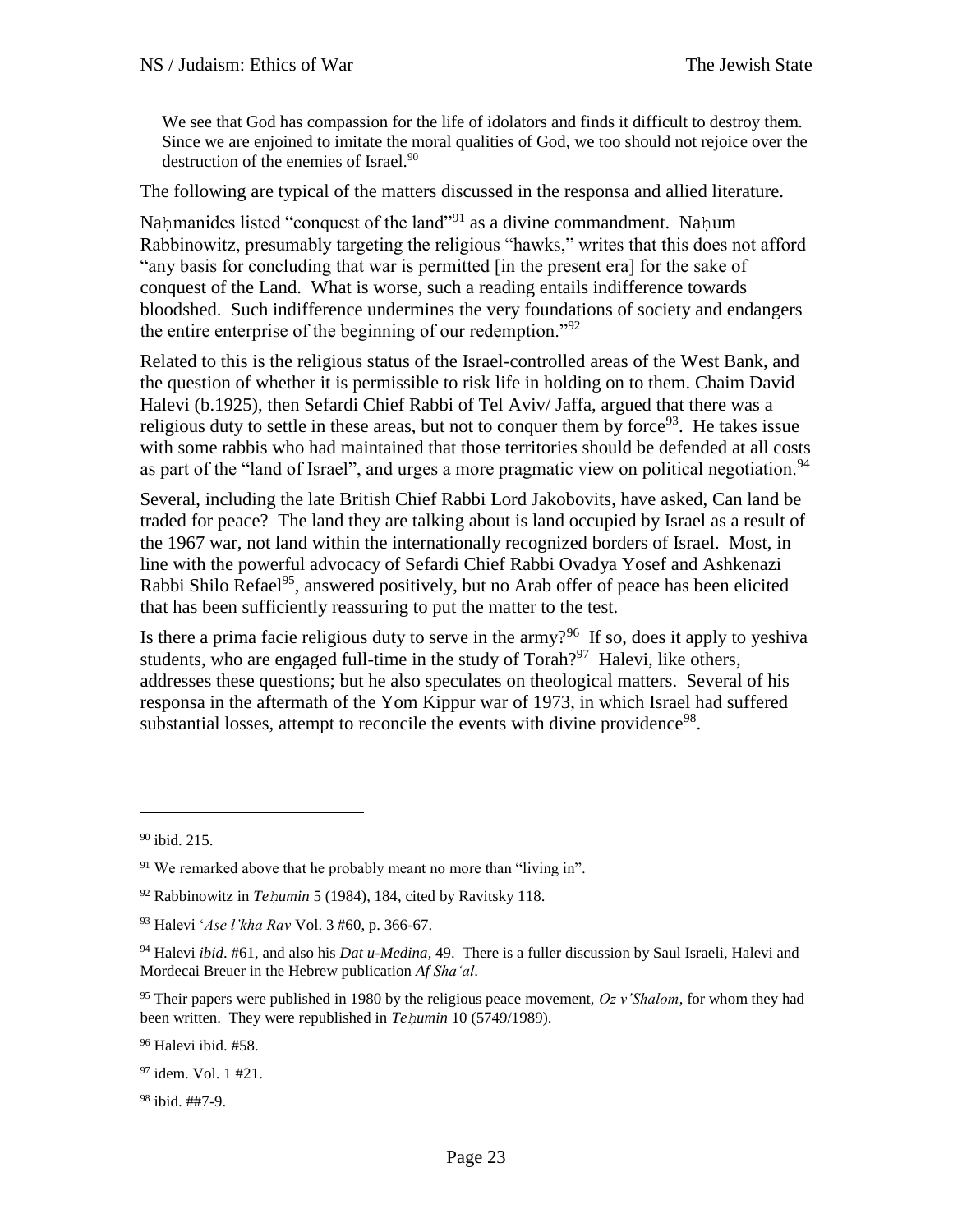## **Conclusion**

We must now consider how all these traditions and interpretations lead us to address the harsh realities of contemporary international conflict.

Several Jewish religious thinkers, for instance Irving Greenberg among the Orthodox, and Marc Ellis among the liberals, have taken the line that Jewish "empowerment" brings a new responsibility. They exaggerate the degree of Jewish empowerment; Israel is small among the nations of the world, and under constant threat, while the Jewish communities of the United States and other democracies have no power *per se* and only limited influence on the world scene.

Nevertheless, the point is well taken; to the extent that people have power, they have responsibility to use it wisely and justly. Unfortunately, this moral stance does not get us very far. It stirs our consciences, but does not advance clear thinking about either *jus ad bellum* or *jus in bello*.

For Jews today the question of involvement in war arises in two contexts, viz. Israel, and participation in wars of countries of which Jews are citizens. Their religious traditions, as we have seen, afford ample resources to guide them, but must be read within a modern context markedly different from that in which the traditional sources were compiled. Differences include:

- 1. There is general recognition of the principle of national self-rule (i.e. imperialism is rejected), though it is not always clear what constitutes a nation.
- 2. At a global level, and in most instances even at the national level, religious pluralism is accepted (i.e. individual religious freedom must be guaranteed, and it is not acceptable to impose religion by force).
- 3. International communications are better than ever before, and there is at least a semblance of international law and order independent of religious authority.
- 4. Modern armaments are capable of inflicting large scale damage, but not of discriminating effectively between combatants and non-combatants.

These differences set the parameters within which a Jewish theologian has to re-evaluate traditional sources. On this basis s/he might reasonably conclude:

- Every attempt should be made to settle international disputes by negotiation, not by war nor by the threat of war.
- The only possible just wars are defensive, "defence" being understood as defence of national territorial integrity and/or the physical safety of citizens. In extreme cases attempted "cultural genocide" might afford grounds for defensive war.
- Such wars are not only permissible but mandatory; in appropriate circumstances there is a duty to assist other nations in their defence.
- The extent to which perceived threat rather than the actual onset of hostilities justifies pre-emptive warfare is a matter for judgement in particular cases. Deterrent (preventive) wars, aiming to stop a potential enemy getting to the point at which he might threaten, are less justifiable.
- Territorial or religious expansion does not justify war.

As to the conduct of war:

 Minimum casualties should be inflicted to attain legitimate objectives. This is not the same as minimum force. The threat, or even the use, of maximum force may shorten a conflict and minimise casualties.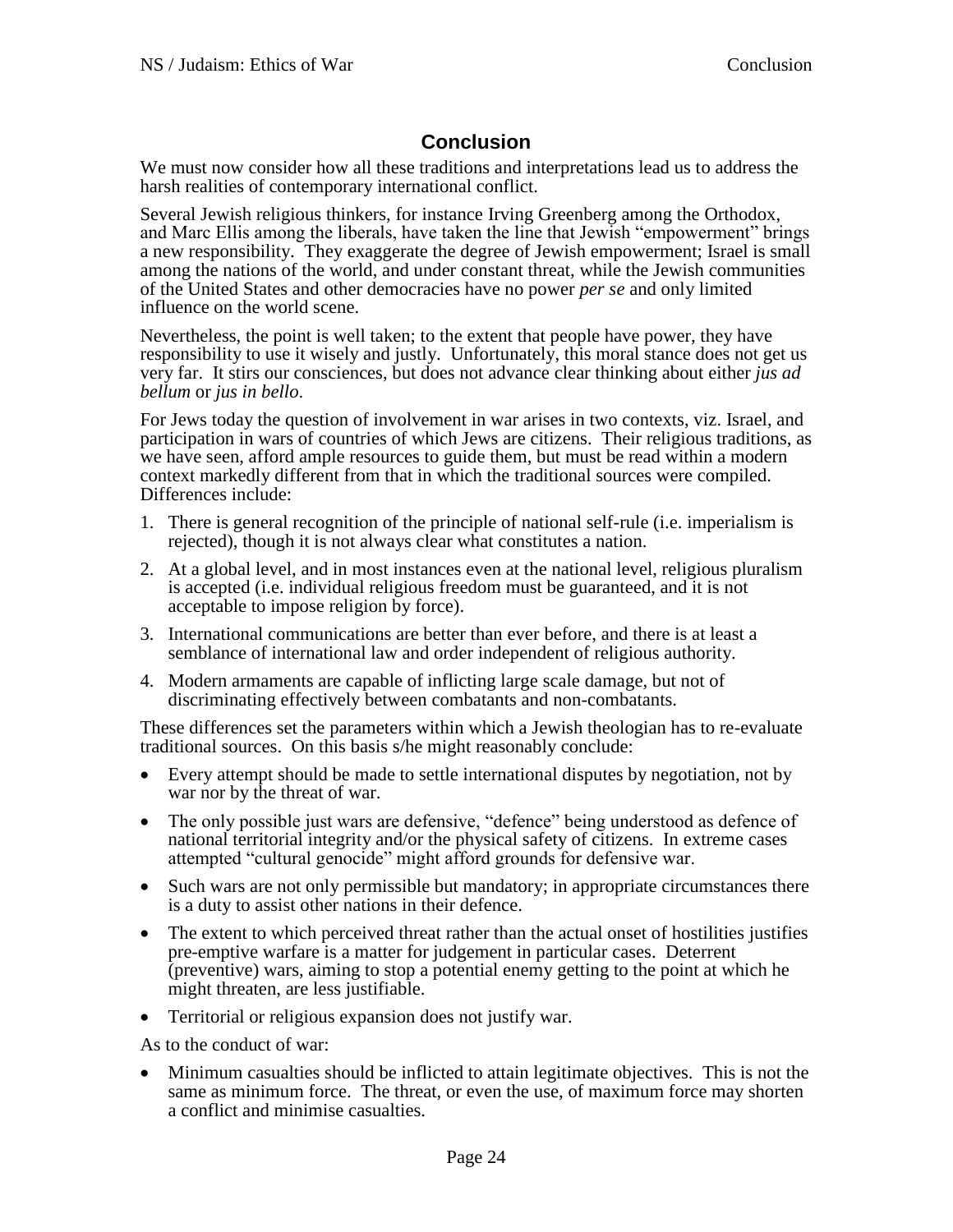- If at all possible non-combatants should be spared. The difficulty of exercising such discrimination with modern weapons of mass destruction means that it is not always possible to spare non-combatants; but on the other hand it would be absurd for a country to surrender to an aggressor simply to save the life of one non-combatant hostage.
- If at all possible there should be no recourse to nuclear, biological and chemical weapons, or other weapons destructive of the environment.
- Hostages should not be taken; prisoners' rights should be respected.

As the phrase "if at all possible" indicates there are few if any absolutes in the conduct of war. A document such as the 1949 Geneva Convention IV Relative to the Protection of Civilian Persons in Time of  $\text{War}^{99}$ , and its subsequent Protocols, may attempt to define categories of non-combatants, or may recommend that hospitals be sited as far as possible from military objectives (Article 18), but this is of little help where opposing combatants are targeting hospitals or deliberately siting their own military units in hospitals in order to use the sick as hostages.

Standards can be adopted unilaterally, or set by international agreement, but the moral dilemma arises of whether a party that ignores the standards can be allowed through its perpetration of evil to gain ascendancy over the moral side. Article 7 #1 of the 1981 UN Weapons Convention candidly states "When one of the parties to a conflict is not bound by an annexed Protocol, the parties bound by this Convention and that annexed Protocol shall remain bound by them in their mutual relations"<sup>100</sup>. But they are not bound by them in their relations with the unbound party.

The legal formulation by no means determines the moral position. However, only a "party" with overwhelming military superiority can afford to be generous towards an unscrupulous foe.

Other interesting questions remain:

 What constitutes "competent authority" to declare war? Traditional Judaism, we have seen, requires a Great Court of 71 justices, as well as divine approval through the oracle of the High Priest, for a "voluntary" war. But as the only allowable wars (in the present world order) are defensive, this unattainable requirement need not be invoked. Is the United Nations the competent authority? In the case of defensive wars, it is unrealistic to expect a country under attack to await authorisation from the UN before defending itself, just as it would be unrealistic to expect a citizen who is about to be mugged to await police authorisation before defending himself. That is why Article 51 of the UN Charter permits self-defence: "Nothing in the present Charter shall impair the inherent right of individual or collective self-defence if an armed attack occurs against a Member of the United Nations, until the Security Council has taken measures necessary to maintain international peace and security"<sup>101</sup>. The only competent authority is therefore the legitimate national government of the defending state.

<sup>99</sup> Roberts and Guelff, 271 ff.

<sup>&</sup>lt;sup>100</sup> UN Convention on Prohibitions or Restriction on the Use of Certain Conventional Weapons Which May be Deemed to be Excessively Injurious or to Have Indiscriminate Effects. Roberts and Guelff, 473 ff.

<sup>101</sup> Chapter VII Article 51 of the Charter of the United Nations. The text is available on the United Nations website. International lawyers have argued that this permission extends to pre-emptive strikes.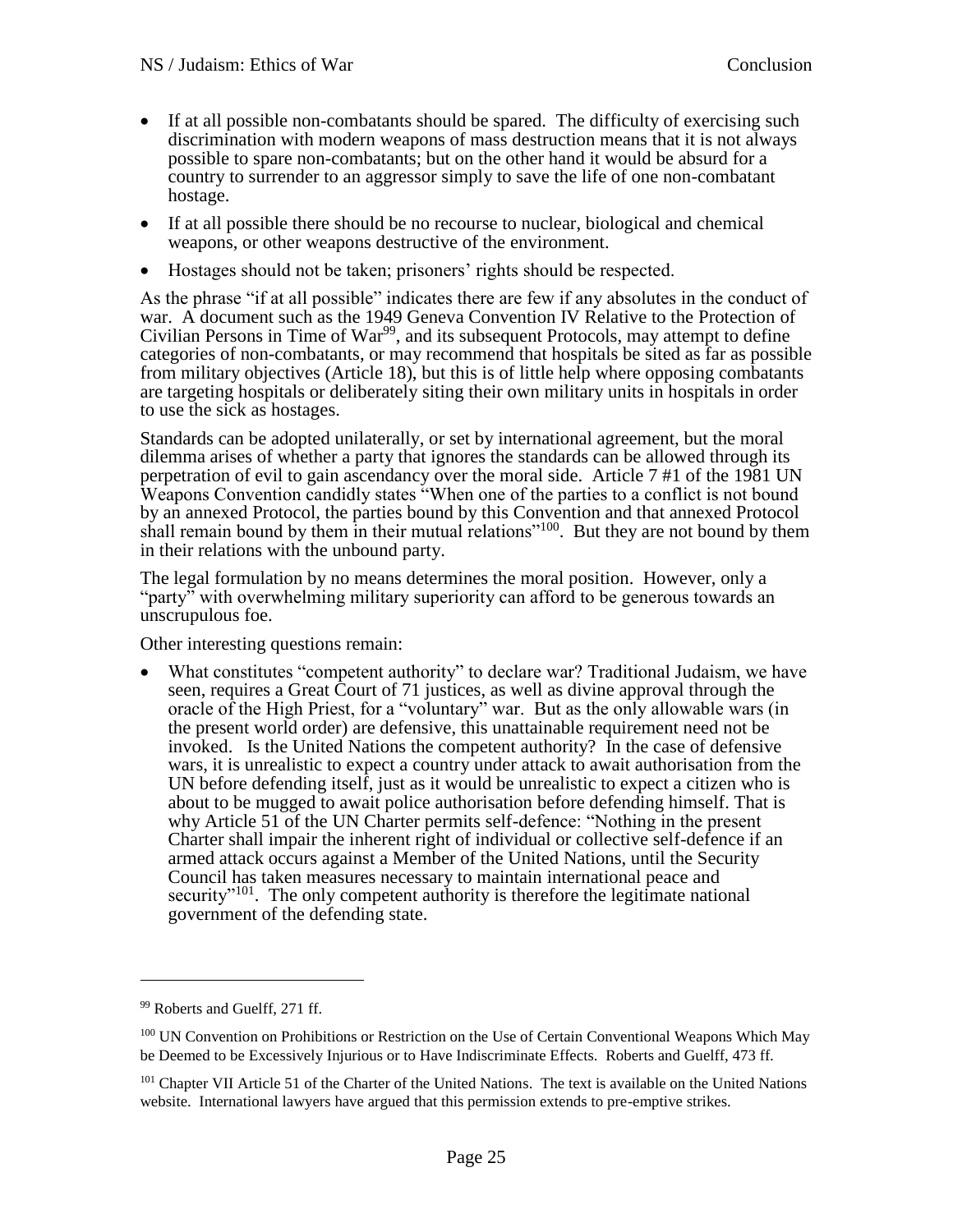- Terrorism is difficult to fit into any of the traditional categories. If it is statesponsored, or permitted by a host state, it can be classified as an act of war. Alternatively, it could be viewed as a form of hostage taking.
- The taking of hostages is clearly forbidden by the Jewish sources, since it involves both depriving non-combatants of their freedom and the credible threat of violence against them. On the other hand, traditional sources seem unanimous that one should not yield to an enemy who *has* taken hostages, even though refusal to concede to the hostage-taker's demands may result in harm to innocent hostages.<sup>102</sup>
- What constitutes "territorial expansion"? Where there is a territorial dispute between two nations, as between Israelis and Palestinians, what appears to one side as expansion appears to the other side as recovery of the homeland.

Though the religious principles for engagement in and the conduct of war seem clear, their application in practice is hard to determine. The acute questions that arise in modern warfare tend to be about the assessment of particular situations. For instance, if Iraq under Saddam Hussein had posed a serious (how serious?) threat to the security of the United States or any of its allies (including Israel), and if the threat could not be averted by diplomatic means, *jus ad bellum* would have permitted the United States and its allies (including Britain) to wage war against Iraq. What was questionable was not the principle, but the assessment of the situation.

Likewise, if it was clear either that the Israeli assessment of the Palestinian threat was objectively correct, or that Palestinian accounts of Israel's actions and intentions were objectively correct, it would not be hard to know what to do. The doubts arise through the lack of consensus as to salient facts including the aims of the other side, through subjectivity of judgement, through different perceptions of history, and through the adoption of conflicting value systems.

Again, *jus in bello* demands that non-combatants be spared. But this does not help us to define who is a combatant, nor does it define what degree of sacrifice is necessary to save non-combatants from harm, or what degree of restraint is appropriate to avoid "collateral damage" when using powerful and indiscriminate weaponry.

In sum, it seems that many exponents of contemporary Judaism read the traditional texts in close conformity with secular ethics and international law. This convergence is hardly surprising in view of the interaction between secular ethics, international law and Jewish texts, including those later than the Bible. A minority of fundamentalist rabbis, however, differ on specific issues rather than general principles, in particular with regard to definition of the borders of Israel and the acceptability of relinquishing control of areas of "historic" Israel once conquered.

All share the ideal of peace, and so we close with two Jewish texts extolling its virtue. The first is a rabbinic comment on a verse from the "military oration" of Deuteronomy:

"You shall proclaim peace to it". Great is peace, for even the dead need peace. Great is peace; even in war Israel needs peace. Great is peace, for even those who dwell on high<sup>103</sup> need peace, as it is said, "He makes peace in His high places" (Job 25:2). Great is peace, for the priestly blessing concludes with it. Moses too loved peace, as it is said, "And I sent messengers from the desert of Qedemot …[with] words of peace ..." (Deuteronomy  $2:26$ )<sup>104</sup>

<sup>102</sup> Mishna *Terumot* 8:12, and Daube.

<sup>103</sup> Angels.

<sup>104</sup> *Sifré* Deuteronomy 199.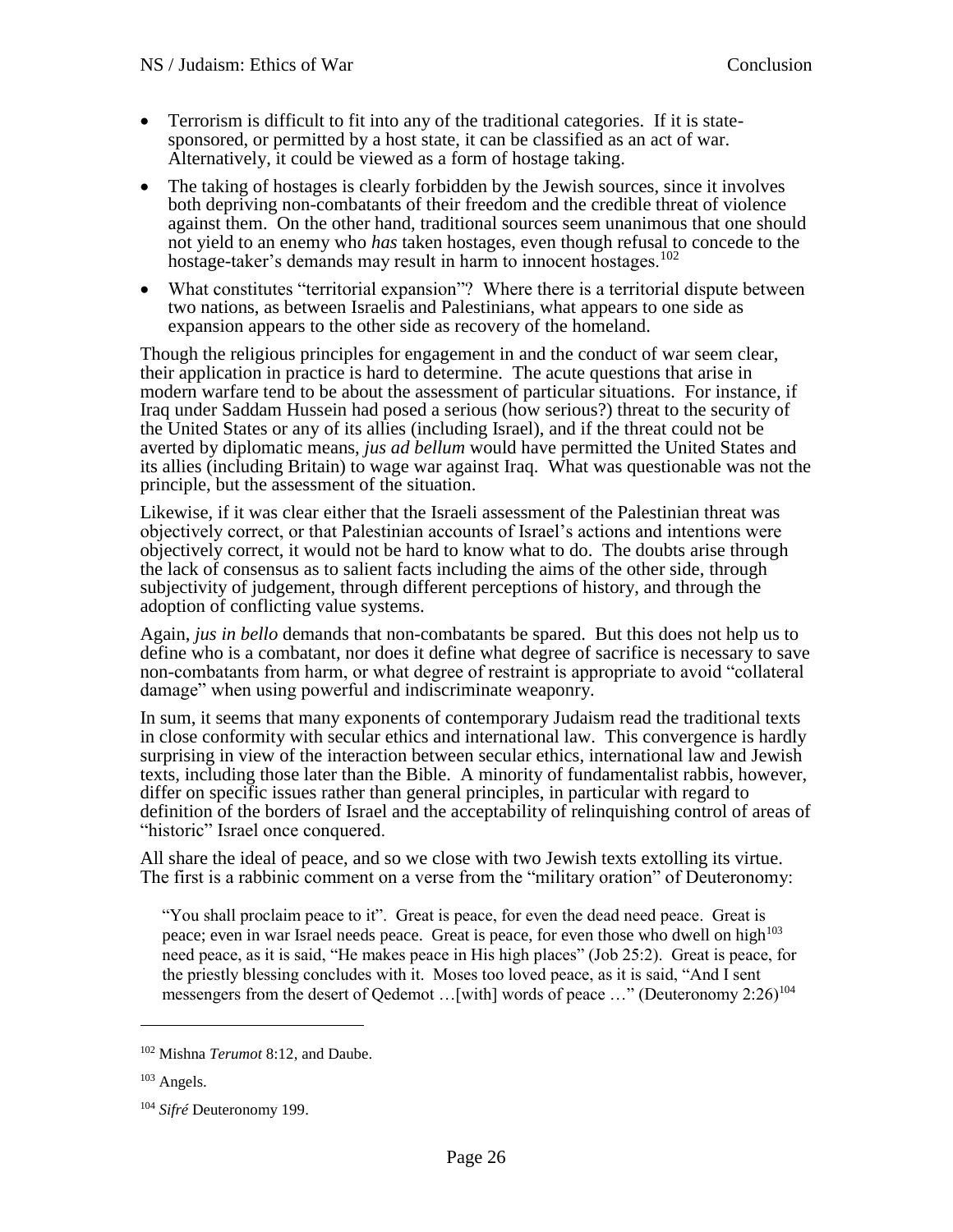The second is one of the most famous of prophetic visions:

And they shall beat their swords into ploughshares,

And their spears into pruning-hooks

Nation shall not lift up sword against nation,

Neither shall they learn war anymore. (Isaiah 2:4; Micah 4:3.)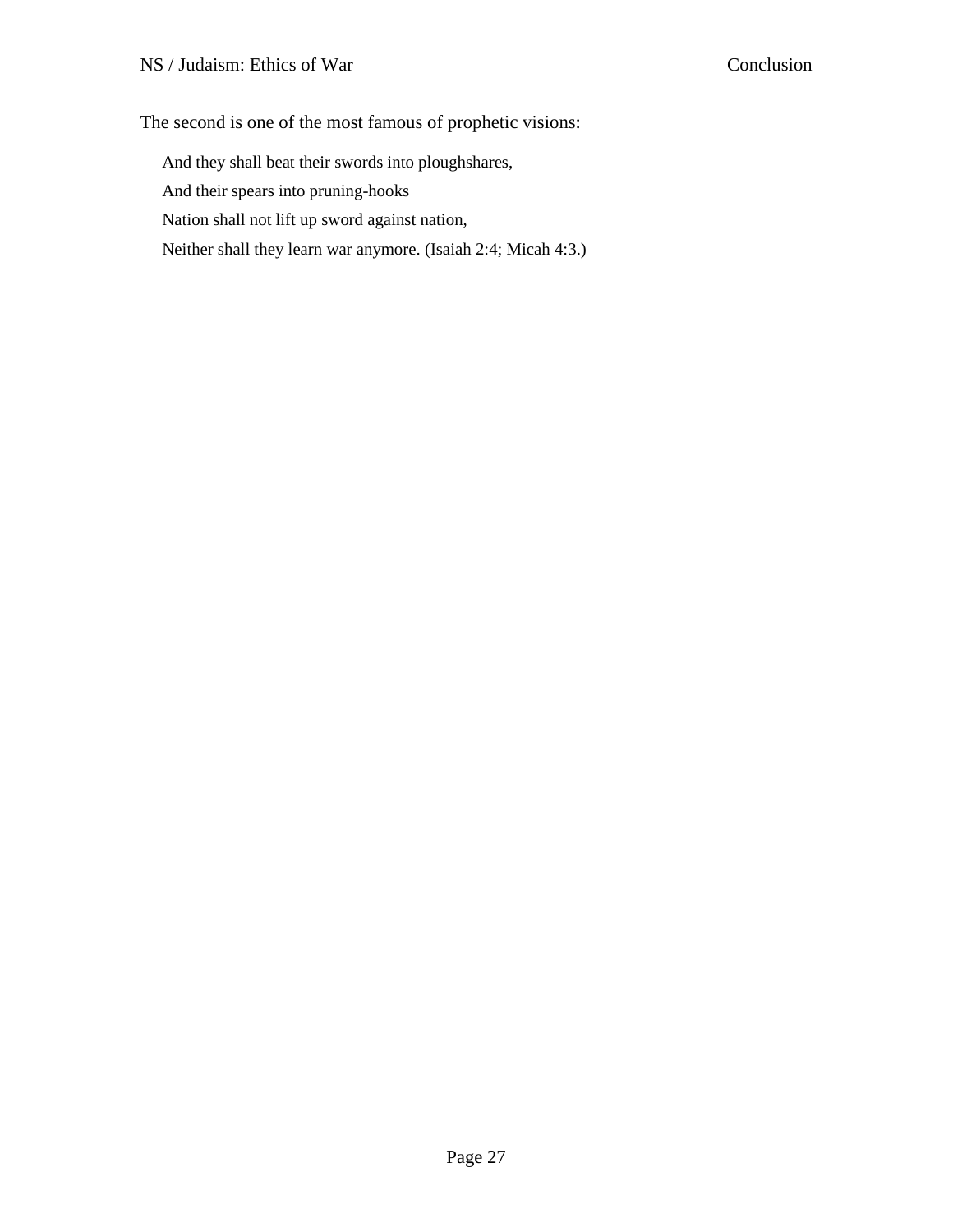#### **Select English Bibliography**

- *Note: many of the sources on which the article is based are not available in English.*
- Artson, Bradley Shavit, *Love Peace and Pursue Peace: A Jewish Response to War and Nuclear Annihilation*, New York: United Synagogue of America, 1988.
- Bleich, David J., 'Sale of Arms,' in *Tradition* 20 (1982), 358-9.
- Bleich, David J., *Contemporary Halakhic Problems* II, New York: Ktav, 1983, 159-166 (War and Non-Jews); 169-188 ('The Sanctity of the Liberated Territories'); 189-221 ('Judea and Samaria: Settlement and Return').
- Bleich, David J., *Contemporary Halakhic Problems* III, New York: Ktav, 1989, 251-292 ('Preemptive War in Jewish Law') and 293-305 ('Of Land, Peace and Divine Command').
- Brown, Robert McAfee, Abraham Heschel and David Novak, *Vietnam: Crisis of Conscience*, Association Press: New York, 1967.
- Collins, John J., 'The Zeal of Phinehas: The Bible and the Legitimation of Violence,' in *Journal of Biblical Literature* 122/1 (Spring 2003), 3-21.
- Cohen-Almagor, Raphael, *The boundaries of liberty and tolerance: the struggle against Kahanism in Israel*. University Press of Florida, c1994.
- *Crossroads: Halakha and the Modern World*. Zomet: Jerusalem 1987/5747. The volumes of *Crossroads* contain select material based on articles in the Hebrew journal *Teḥumin*.
- Daube, David, *Collaboration with tyranny in Rabbinic law*, Oxford University Press: London, 1965.
- Gendler, Everett E., 'War and the Jewish Tradition,' in Kellner, Menachem (ed.), *Contemporary Jewish Ethics*, New York: HPC, 1978, 189-210.
- Goren, Shlomo, 'Combat morality and the Halakha' in *Crossroads* I (1987), 211-231.
- Hertz, J. H., *Sermons, Addresses and Studies* Vol. 1. London: Soncino Press, 1938.
- Inbar, Efraim, 'War in the Jewish Tradition,' in *Jerusalem Journal of International Relations* 9:2 (1987), 83-99.
- Jakobovits, I., *Territory for Peace?* London: Office of the Chief Rabbi, 1990.
- Johnson, J.T., *Ideology, Reason and the Limitation of War: Religious and Secular Concepts 1200-1749*. Princeton NJ: Princeton University Press, 1977.
- Johnson, J.T., *The Just War Tradition and the Restraint of War*. Princeton NJ: Princeton University Press, 1981.
- Greenberg, Irving, 'Judaism and the Dilemmas of War,' in *Judaism and World Peace: Focus Viet Nam*. New York: Synagogue Council of America, n.d.
- Kelsay, J., 'Islam and the Distinction between Combatants and Noncombatants,' in Kelsay and Johnson, *Cross, crescent, and sword*, 197-220.
- Kelsay, J. and J.T. Johnson (eds.), *Cross, crescent, and sword : the justification and limitation of war in Western and Islamic tradition*. New York: Greenwood, 1990.
- Kelsay, J. and J.T. Johnson (eds.), *Just war and Jihad : historical and theoretical perspectives on war and peace in Western and Islamic traditions.* New York and London : Greenwood, 1991.
- Kook, T.Y. *Torat Eretz Yisrael: The Teachings of HaRav Tzvi Yehuda HaCohen Kook*, with commentary by David Samson. Jerusalem: Torah Eretz Yisrael Publications, 1991.
- Lamm, Maurice, 'After the War Another Look at Pacifism and Selective Conscientious Objection,' in Kellner, Menachem (ed.), *Contemporary Jewish Ethics*, New York: HPC, 1978, 239-238.